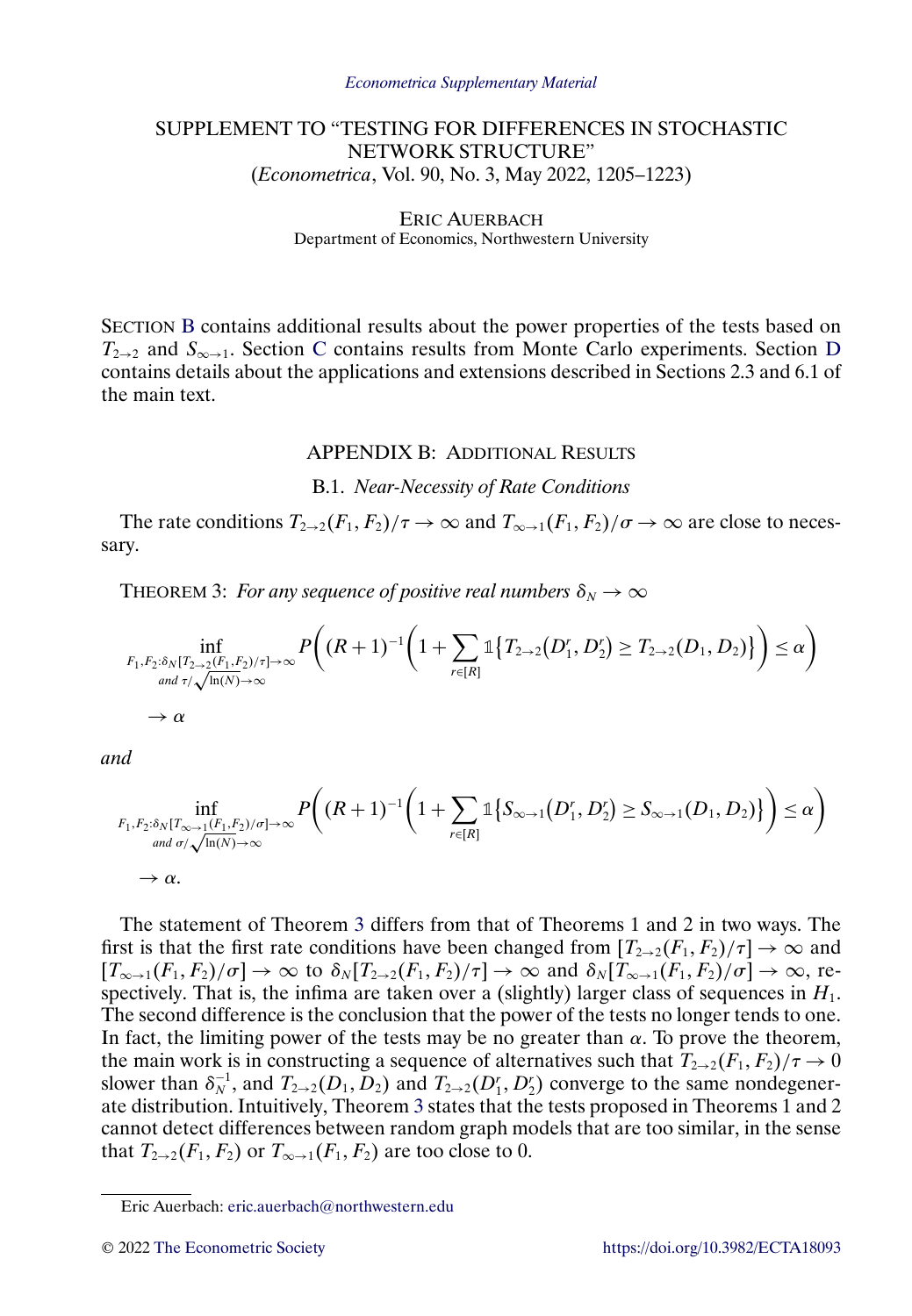PROOF OF THEOREM [3:](#page-0-0) I demonstrate the claim only for the test based on the  $2 \rightarrow 2$ norm since the proof of that based on the  $\infty \rightarrow 1$  norm is identical. The proof is constructive in that, for any sequence  $\delta_N \to \infty$ , it specifies a specific sequence of distribution function matrices  $F_1$  and  $F_2$ , depending on  $\delta_N$ , such that  $\delta_N T_{2\to 2}(F_1,F_2)/\tau \to \infty$  or

$$
\delta_N \frac{\max\limits_{s \in \mathbb{R}} \max\limits_{\varphi \in \mathcal{S}^N} \sqrt{\sum\limits_{i \in [N]} \left( \sum\limits_{j \in [N]} (F_{ij,1}(s) - F_{ij,2}(s)) \varphi_j \right)^2} }{\max\limits_{r \in [R]} \max\limits_{j \in [N]} \sqrt{\sum\limits_{i \in [N]} [F_{ij,1}(s) + F_{ij,2}(s) - 2F_{ij,1}(s)F_{ij,2}(s)]}} \rightarrow \infty
$$

and

$$
P\bigg((R+1)^{-1}\bigg(1+\sum_{r\in[R]}\mathbb{1}\big\{T_{2\to 2}(D_1',D_2')\geq T_{2\to 2}(D_1,D_2)\big\}\bigg)\leq \alpha\bigg)\to\alpha.
$$

The proof has three steps. The first step is to specify  $F_1$  and  $F_2$ . For an arbitrary  $\varepsilon > 0$ , define  $A_{1-\varepsilon} = [[(1-\varepsilon)N]]$  and  $A_{\varepsilon} = [N] \setminus A_{1-\varepsilon}$ . That is, let  $A_{1-\varepsilon}$  index the first  $[(1-\varepsilon)N]$  $\varepsilon$ )N agents in the sample and  $A_{\varepsilon}$  the last  $\lfloor \varepsilon N \rfloor$ . Suppose  $F_{ij,1} = F_{ij,2}$  for  $i, j \in A_{1-\varepsilon}$  with  $F_{ij,1}$  and  $F_{ij,2}$  uniformly bounded away from 0 and 1,  $F_{ij,1} = F_{ij,2} = 0$  for  $i \in A_{\varepsilon}$  and  $j \in A_{1-\varepsilon}$ (or  $i \in A_{1-\varepsilon}$  and  $j \in A_{\varepsilon}$ ), and  $F_{ij,1} = 1 + F_{ij,2}$  for  $i, j \in A_{\varepsilon}$ .

The second step is to fix  $\varepsilon = (\delta_N N)^{-1/2}$ . Since  $T_{2\to 2}$  is  $O(N\varepsilon)$  and  $\tau$  is  $O(\sqrt{N})$  by construction from the first step, it follows that  $T_{2\to 2}(F_1, F_2)/\tau \to 0$ , but  $\delta_N T_{2\to 2}(F_1, F_2)/\tau \to 0$ ∞.

The third step is to apply the triangle inequality twice. The first application gives

$$
\max_{s \in \mathbb{R}} \max_{\varphi \in S^N} \sqrt{\sum_{i \in [N]} \left( \sum_{j \in [N]} (\mathbb{1}_{D_{ij,1} \leq s} - \mathbb{1}_{D_{ij,2} \leq s}) \varphi_j \right)^2}
$$
\n
$$
\geq \max_{s \in \mathbb{R}} \max_{\varphi \in S^N} \sqrt{\sum_{i \in A_{1-\varepsilon}} \left( \sum_{j \in A_{1-\varepsilon}} (\mathbb{1}_{D_{ij,1} \leq s} - \mathbb{1}_{D_{ij,2} \leq s}) \varphi_j \right)^2}
$$
\n
$$
- \max_{s \in \mathbb{R}} \max_{\varphi \in S^N} \sqrt{\sum_{i \in A_{\varepsilon}} \left( \sum_{j \in A_{\varepsilon}} (\mathbb{1}_{D_{ij,1} \leq s} - \mathbb{1}_{D_{ij,2} \leq s}) \varphi_j \right)^2}.
$$

The second application gives

$$
\max_{s \in \mathbb{R}} \max_{\varphi \in S^N} \sqrt{\sum_{i \in [N]} \left( \sum_{j \in [N]} (\mathbb{1}_{D_{ij,1}^r \leq s} - \mathbb{1}_{D_{ij,2}^r \leq s}) \varphi_j \right)^2}
$$
\n
$$
\leq \max_{s \in \mathbb{R}} \max_{\varphi \in S^N} \sqrt{\sum_{i \in A_{1-\varepsilon}} \left( \sum_{j \in A_{1-\varepsilon}} (\mathbb{1}_{D_{ij,1}^r \leq s} - \mathbb{1}_{D_{ij,2}^r \leq s}) \varphi_j \right)^2}
$$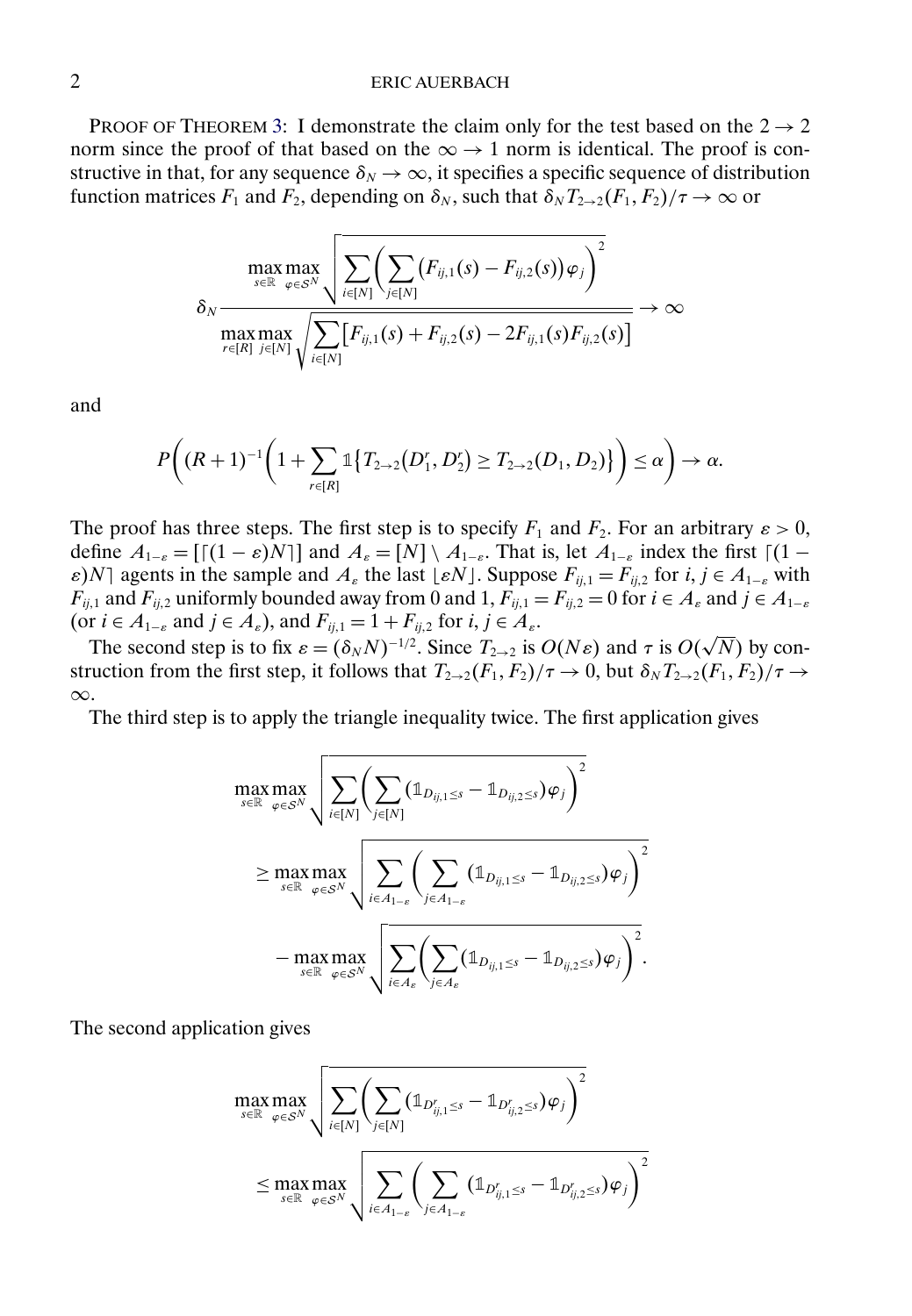$$
+\max_{s\in\mathbb{R}}\max_{\varphi\in\mathcal{S}^N}\sqrt{\sum_{i\in A_{\varepsilon}}\left(\sum_{j\in A_{\varepsilon}}(\mathbb{1}_{D^r_{ij,1}\leq s}-\mathbb{1}_{D^r_{ij,2}\leq s})\varphi_j\right)^2}.
$$

<span id="page-2-0"></span>for any  $r \in [R]$ . Both

$$
\max_{s \in \mathbb{R}} \max_{\varphi \in S^N} \sqrt{\sum_{i \in A_{\varepsilon}} \left( \sum_{j \in A_{\varepsilon}} (\mathbb{1}_{D_{ij,1} \leq s} - \mathbb{1}_{D_{ij,2} \leq s}) \varphi_j \right)^2} \quad \text{and}
$$
  

$$
\max_{r \in [R]} \max_{s \in \mathbb{R}} \max_{\varphi \in S^N} \sqrt{\sum_{i \in A_{\varepsilon}} \left( \sum_{j \in A_{\varepsilon}} (\mathbb{1}_{D'_{ij,1} \leq s} - \mathbb{1}_{D'_{ij,2} \leq s}) \varphi_j \right)^2}
$$

are bounded by  $N\varepsilon$  by construction, and thus are  $o(\sqrt{N})$  by the second step. However,

$$
\max_{s \in \mathbb{R}} \max_{\varphi \in S^N} \sqrt{\sum_{i \in A_{1-\varepsilon}} \left( \sum_{j \in A_{1-\varepsilon}} (\mathbb{1}_{D_{ij,1} \leq s} - \mathbb{1}_{D_{ij,2} \leq s}) \varphi_j \right)^2} / \sqrt{N} \quad \text{and}
$$
  

$$
\max_{s \in \mathbb{R}} \max_{\varphi \in S^N} \sqrt{\sum_{i \in A_{1-\varepsilon}} \left( \sum_{j \in A_{1-\varepsilon}} (\mathbb{1}_{D_{ij,1}^r \leq s} - \mathbb{1}_{D_{ij,2}^r \leq s}) \varphi_j \right)^2} / \sqrt{N}
$$

are bounded away from 0 by the lower bound in Lemma 1. Since they are identically distributed and nondegenerate by construction, the result follows. *Q.E.D.*

#### B.2. *Pointwise Consistency for Regular Alternatives*

Under certain conditions, the power of the tests from Theorems 1 and 2 tend to one whenever the difference between  $F_1$  and  $F_2$  is regular in the sense that there exist two nontrivially sized subcommunities  $I_N, J_N \subseteq [N]$  such that the probabilities that any agent in  $I_N$  links to any agent in  $J_N$  all either increase or decrease with t. The hypothesis of this theorem does not specify rate conditions that depend on operator norms, and so may be easier to interpret and apply in practice. I demonstrate its use with the concrete example of Section 2.

THEOREM 4: Suppose there exists  $I_N, J_N \subseteq [N]$  with  $\liminf_{N \to \infty} \frac{|I_N \cap |J_N|}{N} > 0$ ,  $s \in \mathbb{R}$ , and  $\rho_N > 0$  such that either for all  $i \in I_N$  and  $j \in J_N$ ,  $(F_{ij,1}(s) - F_{ij,2}(s)) > \rho_N$  or for all  $i \in I_N$  and  $j \in J_N$  ,  $(F_{ij,1}(s) - F_{ij,2}(s)) < -\rho_N$  . Then the power of the test from Theorem  $1$  converges to one *if*  $\rho_N N / \ln(N) \to \infty$ . *The power of the test from Theorem 2 converges to one if*  $\rho_N N \to \infty$ .

The benefit of Theorem 4 relative to Theorems 1 and 2 is that its hypothesis does not use rate conditions that depend on operator norms. To illustrate its use, I sketch two simple testing problems with models based on the concrete example from Section 2. Recall for this example that  $F_{ij,t}(s) = 1 - G_{ij,t}(f_t(\alpha_{i,t}, \alpha_{j,t}, w_{ij,t}))$ . Suppose, for example, that the idiosyncratic errors are identically distributed for all agent pairs and networks, the agentpair attributes are the same for the two networks, and the community link function has the form  $f(\alpha_{i,t}, \alpha_{j,t}, w_{ij}) = \Lambda(\alpha_{i,t} + \alpha_{j,t} + w_{ij}\beta)$  for some unknown vector  $\beta$  and strictly monotonic function  $\Lambda$ . Then the hypothesis of Theorem 4 is satisfied if there exists an  $I_N$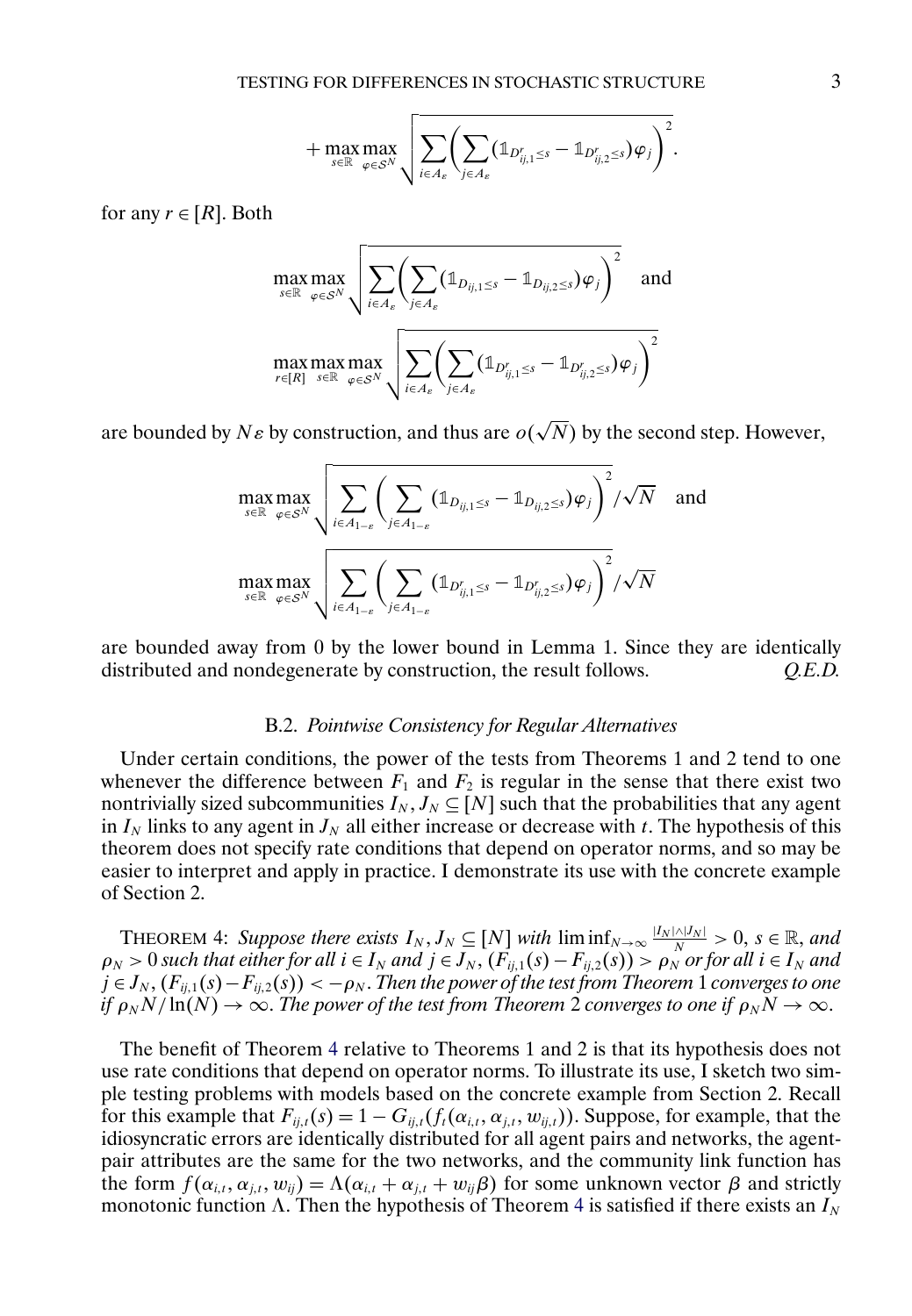with  $\liminf_{N\to\infty} I_N/N > 0$  such that  $|\alpha_{i,1} - \alpha_{i,2}| > \rho_N$  for all  $i \in I_N$ . That is, under these conditions, the tests of Theorems 1 and 2 eventually (correctly) reject the null hypothesis that the two networks have the same collection of agent-specific effects when it is false.

Alternatively, suppose that the idiosyncratic errors are identically distributed, the agent-specific effects and agent-pair attributes are the same for the two networks, and the community link function has the form  $f_i(\alpha_i, \alpha_j, w_{ij}) = \Lambda_i(\alpha_i, \alpha_j) + w_{ij}\beta$  for some functions { $\Lambda_t$ }<sub>t∈[2]</sub> and vector  $\beta$ . Then the hypothesis of Theorem [4](#page-2-0) is satisfied if  $\Lambda_1(\alpha_i, \alpha_j)$  and  $\Lambda_2(\alpha_i, \alpha_j)$  disagree on  $I_N \times J_N$  with lim inf $\Lambda_{N\to\infty}(I_N \wedge J_N)/N > 0$ . That is, under these conditions, the tests from Theorems 1 and 2 eventually (correctly) reject the null hypothesis that the two networks have the same community link function when it is false.

PROOF OF THEOREM [4:](#page-2-0) The claim is proven by checking the hypotheses of Theorems 1 and 2. This is done in three steps. The first step is to demonstrate that the assumption that there exists  $I_N$ ,  $J_N \subseteq [N]$  with  $\liminf_{N \to \infty} \frac{|I_N| \wedge |I_N|}{N} > 0$  and  $\rho_N > 0$  such that for all  $i \in I_N$ ,  $j \in J_N$  there exists s such that  $(F_{ij,1}(s) - F_{ij,2}(s)) > \rho_N$  or for all  $i \in I_N$ ,  $j \in J_N$ there exists s such that  $(F_{ij,1}(s) - F_{ij,2}(s)) < -\rho_N$  implies that  $T_{2\to 2}(F_1, F_2) \ge \rho_N N$  and  $T_{\infty \to 1}(F_1, F_2) \ge \rho_N N^2$  eventually  $(N \to \infty)$ . Write  $\delta = \liminf_{N \to \infty} \frac{|I_N \cap |J_N|}{N} > 0$ . Then

$$
T_{2\to 2}(F_1, F_2) = \max_{s \in \mathbb{R}} \max_{\varphi: \|\varphi\|_2 = 1} \left( \sum_{i \in [N]} \left( \sum_{j \in [N]} (F_{ij,1}(s) - F_{ij,2}(s)) \varphi_j \right)^2 \right)^{1/2}
$$
  
 
$$
\geq \left( \sum_{i \in I_N} \left( \sum_{j \in J_N} \frac{(F_{ij,1}(s) - F_{ij,2}(s))}{\sqrt{\sum_{j \in J_N} 1}} \right)^2 \right)^{1/2} \geq \rho_N N \delta^2
$$

eventually and

$$
T_{\infty \to 1}(\rho_N F_1, \rho_N F_2) = \max_{s \in \mathbb{R}} \max_{\varphi: \|\varphi\|_{\infty} = 1} \sum_{i \in [N]} \left| \sum_{j \in [N]} (F_{ij,1}(s) - F_{ij,2}(s)\varphi_j) \right|
$$
  
\n
$$
= \max_{s \in \mathbb{R}} \max_{\varphi: \|\varphi\|_{\infty} = 1} \max_{\psi: \|\psi\|_{\infty} = 1} \sum_{i \in [N]} \sum_{j \in [N]} (F_{ij,1}(s) - F_{ij,2}(s))\varphi_j \psi_i
$$
  
\n
$$
\geq \max_{s \in \mathbb{R}} \max_{\varphi \in \{0,1\}^N} \max_{\psi \in \{0,1\}^N} \left| \sum_{i \in [N]} \sum_{j \in [N]} (F_{ij,1}(s) - F_{ij,2}(s))\varphi_j \psi_i \right|
$$
  
\n
$$
\geq \max_{s \in \mathbb{R}} \left| \sum_{i \in I_N} \sum_{j \in J_N} (F_{ij,1}(s) - F_{ij,2}(s)) \right| \geq \rho_N N^2 \delta^2
$$

eventually where the first inequality follows from the fact that for any  $N \times N$  dimensional matrix  $X_s$ ,

$$
\max_{\varphi \in \{0,1\}^N} \max_{\psi \in \{0,1\}^N} \left| \sum_{i \in [N]} \sum_{j \in [N]} X_{ij,s} \varphi_j \psi_i \right|
$$
\n
$$
= \max_{\varphi \in \{-1,1\}^N} \max_{\psi \in \{-1,1\}^N} \left| \sum_{i \in [N]} \sum_{j \in [N]} X_{ij,s} \left( \frac{\varphi_j + 1}{2} \right) \left( \frac{\psi_i + 1}{2} \right) \right|
$$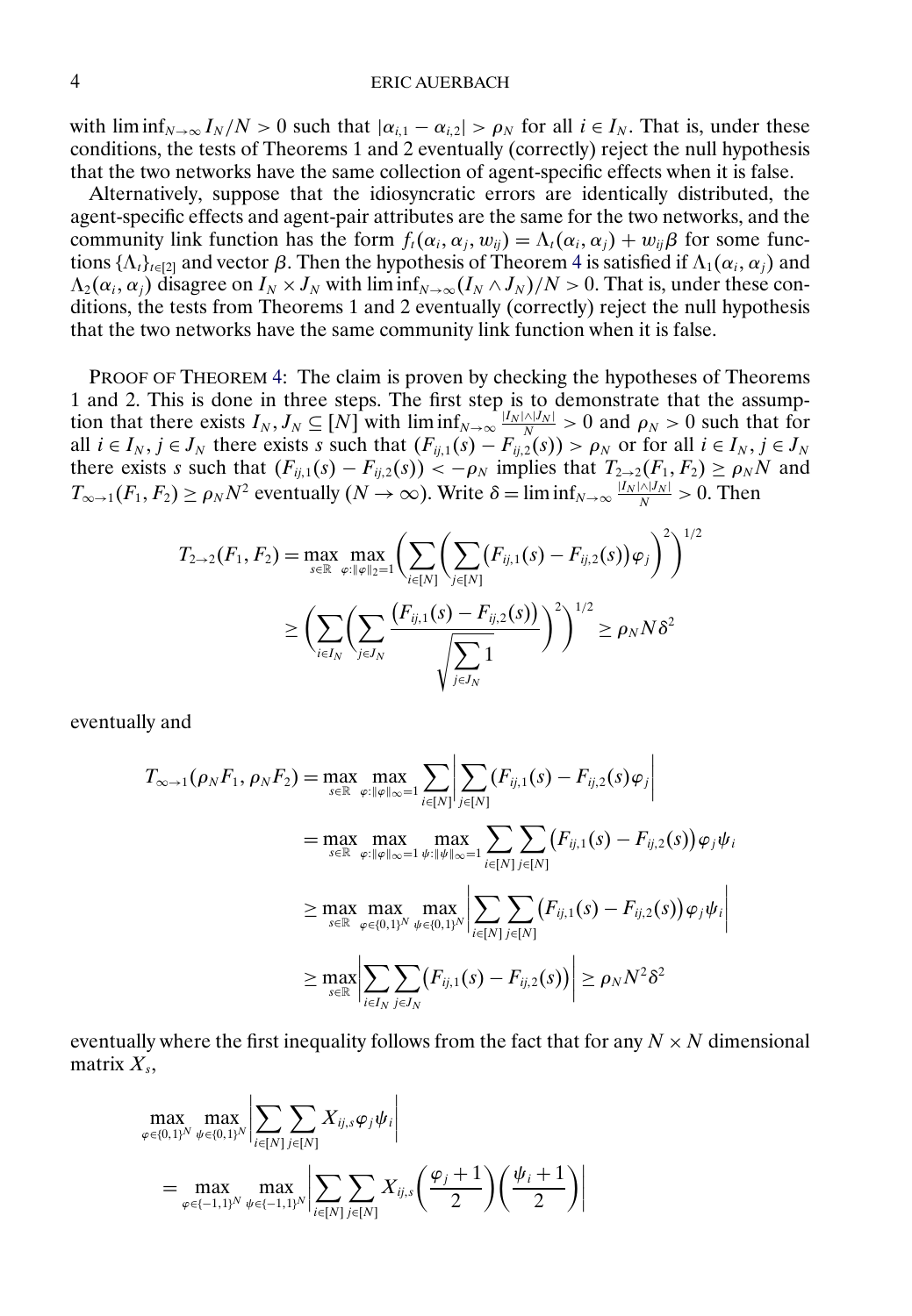$$
= \max_{\varphi \in \{-1,1\}^N} \max_{\psi \in \{-1,1\}^N} \left| \sum_{i \in [N]} \sum_{j \in [N]} [X_{ij,s} \varphi_j \psi_i + X_{ij,s} + X_{ij,s} \varphi_j + X_{ij,s} \psi_i] / 4 \right|
$$
  

$$
\leq \max_{\varphi \in \{-1,1\}^N} \max_{\psi \in \{-1,1\}^N} \sum_{i \in [N]} \sum_{j \in [N]} X_{ij,s} \varphi_j \psi_i = \max_{\varphi : \|\varphi\|_{\infty} = 1} \max_{\psi : \|\psi\|_{\infty} = 1} \sum_{i \in [N]} \sum_{j \in [N]} X_{ij,s} \varphi_j \psi_i.
$$

The second step is to observe that the assumption that there exists  $I_N, J_N \subseteq [N]$  with  $\liminf_{N\to\infty} \frac{|I_N|\wedge |I_N|}{N} > 0$  and  $\rho_N > 0$  such that for all  $i \in I_N$ ,  $j \in J_N$  there exists s such that  $(F_{ij,1}(s) - F_{ij,2}(s)) > \rho_N$  or for all  $i \in I_N$ ,  $j \in J_N$  there exists s such that  $(F_{ij,1}(s) - F_{ij,2}(s)) <$  $-\rho_N$  implies that

$$
\delta\sqrt{\rho_N N} \le \tau \le \sqrt{2}\sqrt{\rho_N N} \quad \text{and} \quad \delta\sqrt{\rho_N N^3} \le \sigma \le \sqrt{2}\sqrt{\rho_N N^3}
$$

eventually. Without loss of generality, suppose that  $(F_{ij,1}(s) - F_{ij,2}(s)) > \rho_N$ . The two upper bounds then follow from the fact that  $F_{ij,t}(s)$  is bounded in [0, 1]. The first lower bound follows from

$$
\tau = \max_{s \in \mathbb{R}} \max_{i \in [N]} \sqrt{\sum_{j \in [N]} (F_{ij,1}(s) + F_{ij,2}(s) - 2F_{ij,1}(s)F_{ij,2}(s))}
$$
\n
$$
\geq \max_{s \in \mathbb{R}} \max_{i \in I_N} \sqrt{\sum_{j \in J_N} ([F_{ij,1}(s) - F_{ij,2}(s)] + 2F_{ij,2}(s)(1 - F_{ij,1}(s)))}
$$

and the fact that  $2F_{ij,2}(s)(1 - F_{ij,1}(s))$  is not negative. Similarly,

$$
\sigma = \max_{s \in \mathbb{R}} \sum_{i \in [N]} \sqrt{\sum_{j \in [N]} (F_{ij,1}(s) + F_{ij,2}(s) - 2F_{ij,1}(s)F_{ij,2}(s))}
$$
  
 
$$
\geq \max_{s \in \mathbb{R}} \sum_{i \in I_N} \sqrt{\sum_{j \in J_N} ([F_{ij,1}(s) - F_{ij,2}(s)] + 2F_{ij,2}(s)(1 - F_{ij,1}(s)))}
$$

implies the second lower bound.

The third step is to observe that steps 1 and 2 imply that

$$
T_{2\to 2}(F_1, F_2)/\tau \ge \sqrt{\rho_N N} \delta^2/\sqrt{2}
$$
 and  $T_{\infty \to 1}(F_1, F_2)/\sigma \ge \sqrt{\rho_N N} \delta^2/\sqrt{2}$ 

eventually so that  $T_{2\to 2}(F_1, F_2)/\tau \to \infty$  and  $T_{\infty \to 1}(F_1, F_2)/\sigma \to \infty$  so long as  $\rho_N N \to \infty$ . Since

$$
\sigma/\sqrt{\ln(N)} \ge \delta\sqrt{\rho_N N^3/\ln(N)}
$$

eventually,  $\rho_N N \to \infty$  also implies that  $\sigma/\sqrt{\ln(N)} \to \infty$  and so the hypothesis of Theorem 2 is satisfied. Since

$$
\tau/\sqrt{\ln(N)} \ge \delta \sqrt{\rho_N N/\ln(N)},
$$

eventually, strengthening the rate condition to  $\rho_N N / \ln(N) \to \infty$  implies that  $\tau/\sqrt{\ln(N)} \to \infty$  so that the hypothesis of Theorem 1 is also satisfied. This demonstrates the claim.  $Q.E.D.$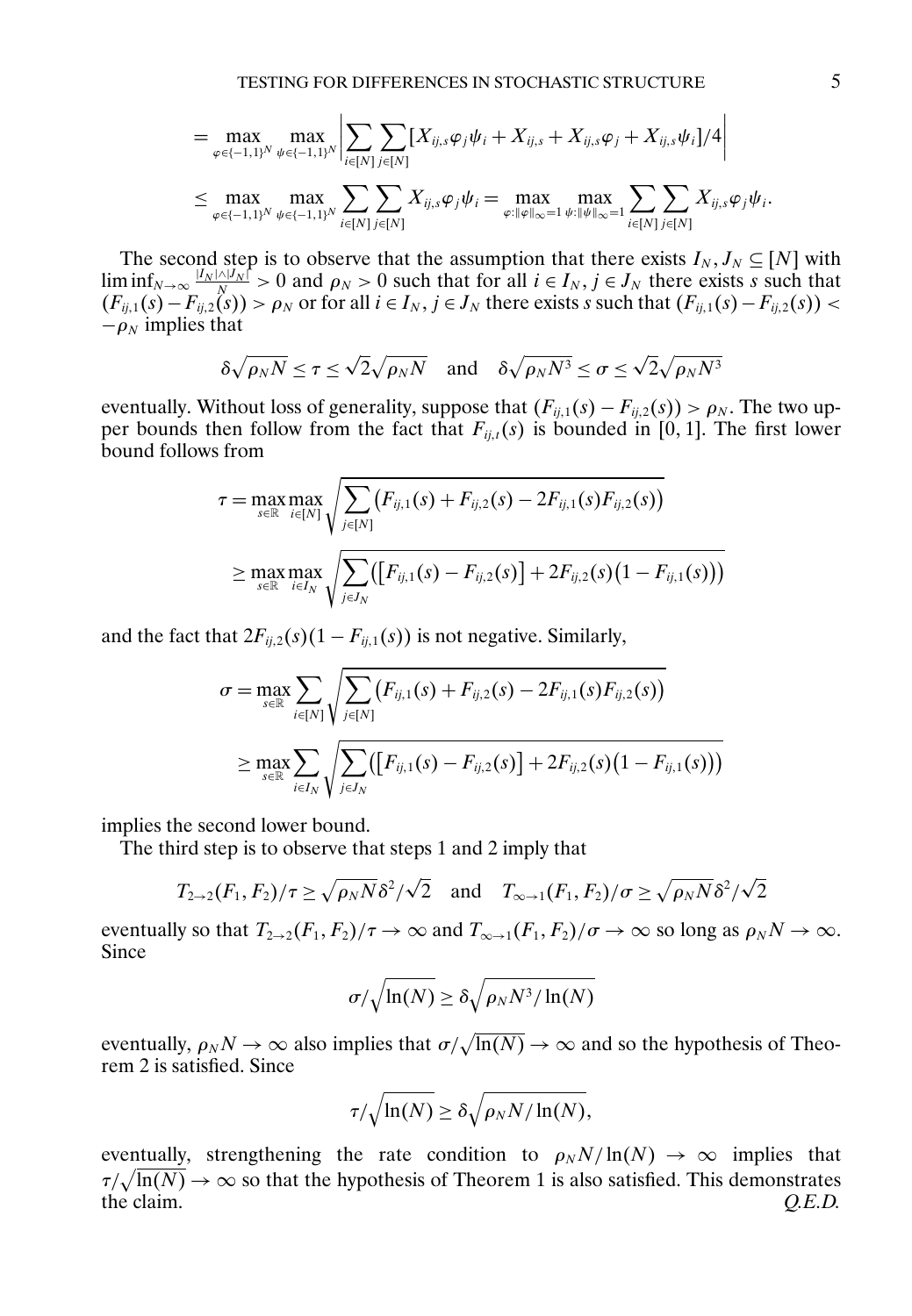#### B.3. *Bounds on Power*

<span id="page-5-0"></span>The arguments underlying the proofs of Theorems 1–2 can be modified to provide bounds on the power of the two tests. The upper bounds are relevant to the case in which the effect size is small relative to the reference distribution and the lower bounds are relevant to the case in which the effect size is large relative to the reference distribution. The upper bounds do not depend on  $\alpha$  because the (lower) bounds on the reference distribution given by Lemmas 1 and 2 used to construct them hold exactly.

The bounds depend on the parameters  $E[T_{2\to 2}(D_1, D_2)]$ ,  $E[T_{\infty \to 1}(D_1, D_2)]$ ,  $\tau$ , and  $\sigma$  as defined in Section 4.2.1 of the main text. The properties of these parameters depend on  $F_1$  and  $F_2$ . I give the bounds associated with two relatively simple examples in Sections [B.3.1](#page-8-0) and [B.3.2](#page-8-0) below.

THEOREM 5: Let  $(x)_+^2 = x^2 \mathbb{1}_{x>0}, y \in [0, 1/2]$  *be arbitrary, and*  $K = 1.783$ . The power of *the* α*-sized test based on* T<sup>2</sup>→<sup>2</sup> (*given in Theorem* 1) *is bounded from above by*

$$
\exp\biggl(-\biggl(\tau-\sqrt[4]{-\frac{N}{2}\ln\biggl(\frac{\gamma}{N^3}\biggr)}-E\bigl[T_{2\to 2}(D_1,D_2)\bigr]\biggr)_+^2/2\biggr)+\gamma
$$

*and bounded from below by*

$$
1 - \exp\left(-\left(E[T_{2\to 2}(D_1, D_2)] - \sqrt{-2\ln\left(\frac{\alpha}{N}\right)} - (1+\gamma)2\tau - \frac{6(1+\gamma)}{\sqrt{\ln(1+\gamma)}}\sqrt{\ln(N)}\right)^2_+/2\right).
$$

*The power of the* α*-sized test based on* S∞→<sup>1</sup> (*given in Theorem* 2) *is bounded from above by*

$$
\exp\biggl(-\biggl(\sigma-\sqrt[4]{-\frac{N^5}{2}\ln\biggl(\frac{\gamma}{N^3}\biggr)}-KE\bigl[T_{\infty\to 1}(D_1,D_2)\bigr]\biggr)^2_+/2\biggr)+\gamma
$$

*and bounded from below by*

$$
1-\exp\biggl(-\biggl(E\bigl[T_{\infty\to 1}(D_1,D_2)\bigr]-\biggl(\sqrt{-2\ln\biggl(\frac{\alpha}{N}\biggr)}+4\sigma\biggr)/K\biggr)^2_+/2\biggr).
$$

PROOF OF THEOREM 5: The claim follows the logic of Theorems 1 and 2, and so only a sketch is provided here. The probability that either test statistic exceeds the  $1-\alpha$  quantile of its reference distribution is bounded from above following

$$
P(T(D_1, D_2) \ge Q_{1-\alpha}(D_1^r, D_2^r)) = P(U(D_1, D_2) \ge (Q_{1-\alpha}(D_1^r, D_2^r) - E[T(D_1, D_2)]))
$$
  

$$
\le \exp(-(Q_{1-\alpha}(D_1^r, D_2^r) - E[T(D_1, D_2)]_{+}^2/2)
$$

and bounded from below following

$$
P(T(D_1, D_2) \ge Q_{1-\alpha}(D_1', D_2'))
$$
  
= 1 - P(-U(D\_1, D\_2) \ge (E[T(D\_1, D\_2)] - Q\_{1-\alpha}(D\_1', D\_2')))  

$$
\ge 1 - \exp(-(E[T(D_1, D_2)] - Q_{1-\alpha}(D_1', D_2'))^2_{+}/2),
$$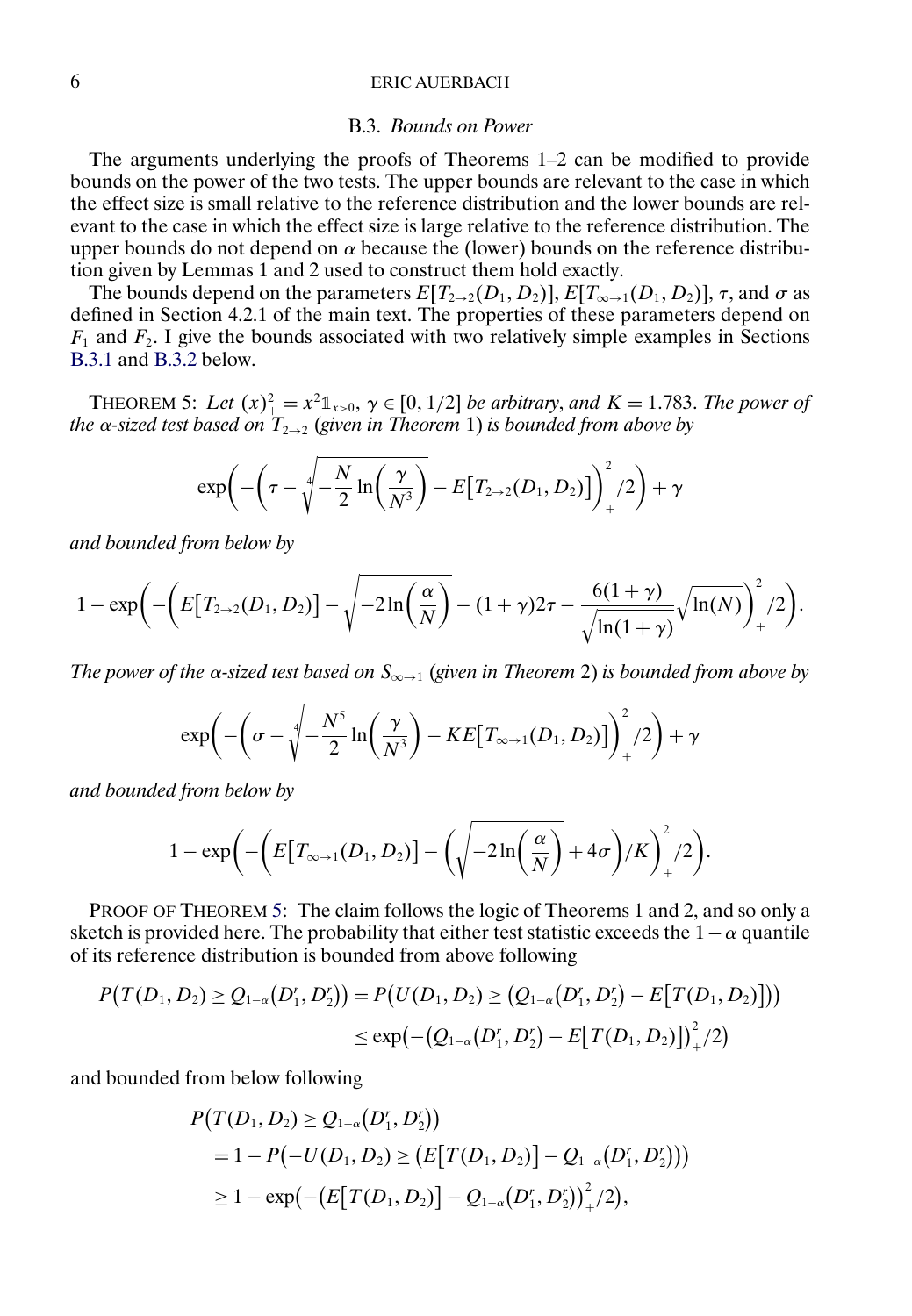<span id="page-6-0"></span>where  $Q_{1-\alpha}(D_1^r, D_2^r)$  refers to the  $(1-\alpha)$ -quantile of  $\{T(D_1^r, D_2^r)\}_{r \in [R]}, U(D_1, D_2)$  =  $(T(D_1, D_2) - E[T(D_1, D_2)]$ , T may refer to one of  $T_{2\to 2}$  or  $T_{\infty \to 1}$ ,  $(x)_{+}^2 = x^2 \mathbb{1}_{x>0}$ , and the inequality is due to Talagrand (see [Boucheron, Lugosi, and Massart](#page-17-0) [\(2013\)](#page-17-0), Theorem 6.10) since  $T_{2\rightarrow 2}$  and  $T_{\infty \rightarrow 1}$  are both convex Lipschitz functions.

Applying the bounds from Lemma 1 to the test based on  $T_{2\rightarrow 2}$  gives

$$
P(T_{2\to 2}(D_1, D_2) \ge Q_{2\to 2, 1-\alpha}(D_1', D_2'))
$$
  
\n
$$
\le \exp(-(Q_{2\to 2, 1-\alpha}(D_1', D_2') - E[T_{2\to 2}(D_1, D_2)]\bigg)_+^2/2)
$$
  
\n
$$
\le \exp(-( \hat{\tau} - E[T_{2\to 2}(D_1, D_2)]\bigg)_+^2/2)
$$

and

$$
P(T_{2\to 2}(D_1, D_2) \ge Q_{2\to 2, 1-\alpha}(D_1^r, D_2^r))
$$
  
\n
$$
\ge 1 - \exp(-(E[T_{2\to 2}(D_1, D_2)] - Q_{2\to 2, 1-\alpha}(D_1^r, D_2^r))^2_{+}/2)
$$
  
\n
$$
\ge 1 - \exp\left(-\left(E[T_{2\to 2}(D_1, D_2)] - \sqrt{-2\ln\left(\frac{\alpha}{N}\right)} - (1+\gamma)2\tau - \frac{6(1+\gamma)}{\sqrt{\ln(1+\gamma)}}\sqrt{\ln(N)}\right)^2_{+}/2\right)
$$

for any  $\gamma \in [0, 1/2]$ , where  $Q_{2\rightarrow 2,1-\alpha}(D_1^r, D_2^r)$  refers to the  $(1-\alpha)$ -quantile of  $\{T_{2\rightarrow 2}(D_1^r, D_2^r)\}$  $D_2^r)\}_{r \in [R]},$ 

$$
\nu_{ij}(s) = F_{ij,1}(s) + F_{ij,2}(s) - 2F_{ij,1}(s)F_{ij,2}(s),
$$
  

$$
\hat{\tau} = \max_{s \in \mathbb{R}} \max_{i \in [N]} \sqrt{\sum_{j \in [N]} (\mathbb{1}_{D_{ij,1} \le s} - \mathbb{1}_{D_{ij,2} \le s})^2}, \text{ and}
$$
  

$$
\tau = \max_{s \in \mathbb{R}} \max_{i \in [N]} \sqrt{\sum_{j \in [N]} \nu_{ij}(s)}.
$$

Similarly, applying Lemma 2 and the inequalities  $T_{\infty \to 1} \leq S_{\infty \to 1} \leq KT_{\infty \to 1}$  to the test based on  $S_{\infty \to 1}$  gives

$$
P(S_{\infty \to 1}(D_1, D_2) \ge Q_{\infty \to 1, 1-\alpha}(D_1', D_2'))
$$
  
\n
$$
\le \exp(-(Q_{\infty \to 1, 1-\alpha}(D_1', D_2') - E[S_{\infty \to 1}(D_1, D_2)]_{+}^2/2)
$$
  
\n
$$
\le \exp(-( \hat{\sigma} - KE[T_{\infty \to 1}(D_1, D_2)])_{+}^2/2)
$$

and

$$
P(S_{\infty \to 1}(D_1, D_2) \ge Q_{\infty \to 1, 1-\alpha}(D_1', D_2'))
$$
  
 
$$
\ge 1 - \exp(-\big(E[S_{\infty \to 1}(D_1, D_2)\big] - Q_{\infty \to 1, 1-\alpha}(D_1', D_2')\big)^2_+/2)
$$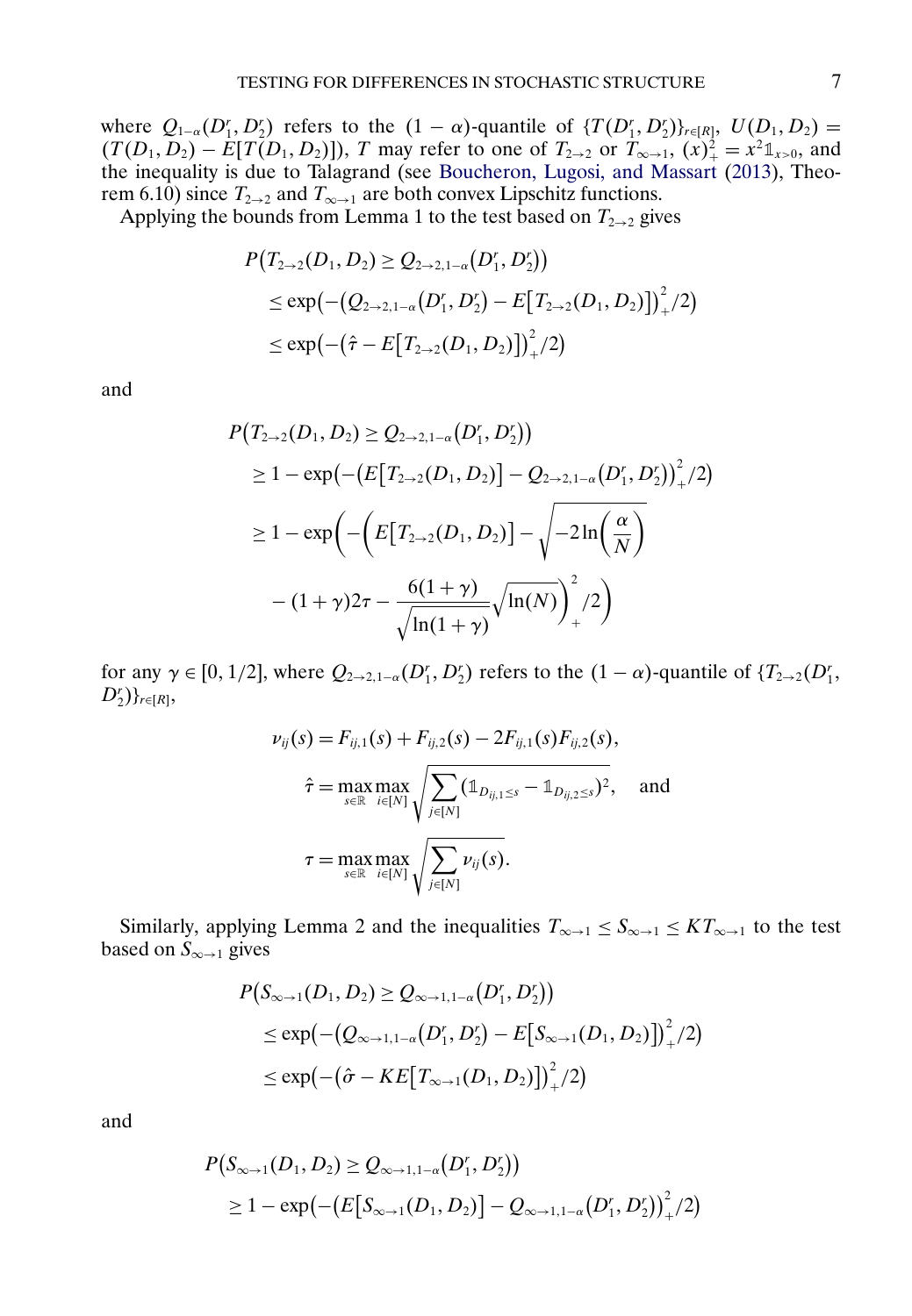$$
\geq 1-\exp\biggl(-\biggl(E\bigl[S_{\infty\to 1}(D_1,D_2)\bigr]-\sqrt{-2\ln\biggl(\frac{\alpha}{N}\bigl)}-4\sigma\biggr)^2_+/2\biggr),
$$

<span id="page-7-0"></span>where  $Q_{\infty\to 1,1-\alpha}(D_1', D_2')$  refers to the  $(1-\alpha)$ -quantile of  $\{S_{\infty\to 1}(D_1', D_2')\}_{r\in [R]}, \nu_{ij}(s)$  $F_{ij,1}(s) + F_{ij,2}(s) - 2F_{ij,1}(s)F_{ij,2}(s), \hat{\sigma} = \max_{s \in \mathbb{R}} \sum_{i \in [N]} \sqrt{\sum_{j \in [N]} (\mathbb{1}_{D_{ij,1} \leq s} - \mathbb{1}_{D_{ij,2} \leq s})^2}, \text{ and } \sigma =$  $\max_{s \in \mathbb{R}} \sum_{i \in [N]} \sqrt{\sum_{j \in [N]} \nu_{ij}(s)}.$ 

The last step of the proof is to replace  $\hat{\tau}$  with  $\tau$  and  $\hat{\sigma}$  with  $\sigma$  in the upper bounds. To do this, write for any  $i \in [N]$ ,  $s \in \mathbb{R}$ , and  $t > 0$ ,

$$
P\bigg(\sqrt{\sum_{j\in[N]} (\mathbb{1}_{D_{ij,1}\leq s}-\mathbb{1}_{D_{ij,2}\leq s})^2} \leq \sqrt{\sum_{j\in[N]} \nu_{ij}(s)} - \sqrt{t}\bigg)
$$
  

$$
\leq P\bigg(\sum_{j\in[N]} (\mathbb{1}_{D_{ij,1}\leq s}-\mathbb{1}_{D_{ij,2}\leq s})^2 \leq \sum_{j\in[N]} \nu_{ij}(s) - t\bigg) \leq \exp\bigg(\frac{-2t^2}{N}\bigg),
$$

where the second inequality is due to Hoeffding (see [Boucheron, Lugosi, and Massart](#page-17-0) [\(2013\)](#page-17-0), Theorem 2.8). The union bound implies

$$
P(\hat{\tau} \leq \tau - \sqrt{t}) \leq N^3 \exp\left(\frac{-2t^2}{N}\right)
$$

and

$$
P(\hat{\sigma} \le \sigma - N\sqrt{t}) \le N^3 \exp\left(\frac{-2t^2}{N}\right)
$$

which when combined with the upper bounds from before give

$$
P(T_{2\to 2}(D_1, D_2) \ge Q_{2\to 2,1-\alpha}(D_1', D_2'))
$$
  
\n
$$
\le \exp\left(-(\hat{\tau} - E[T_{2\to 2}(D_1, D_2)]\right)_+^2/2\right)
$$
  
\n
$$
\le \exp\left(-(\tau - \sqrt{t} - E[T_{2\to 2}(D_1, D_2)]\right)_+^2/2\right) + N^3 \exp\left(\frac{-2t^2}{N}\right)
$$

and

$$
P(S_{\infty \to 1}(D_1, D_2) \ge Q_{\infty \to 1, 1-\alpha}(D'_1, D'_2))
$$
  
\n
$$
\le \exp(-( \hat{\sigma} - KE[T_{\infty \to 1}(D_1, D_2)])_+^2/2)
$$
  
\n
$$
\le \exp(-( \sigma - N\sqrt{t} - KE[T_{\infty \to 1}(D_1, D_2)])_+^2/2) + N^3 \exp\left(\frac{-2t^2}{N}\right)
$$

by the law of total probability. The claim follows by choosing t so that  $\gamma = N^3 \exp(-2t^2)$ N). *Q.E.D.*

What remains is to characterize the parameters  $E[T_{2\to 2}(D_1, D_2)]$ ,  $E[T_{\infty \to 1}(D_1, D_2)]$ ,  $\tau$ , and  $\sigma$ . Since these are context specific, I consider two examples in the subsections below.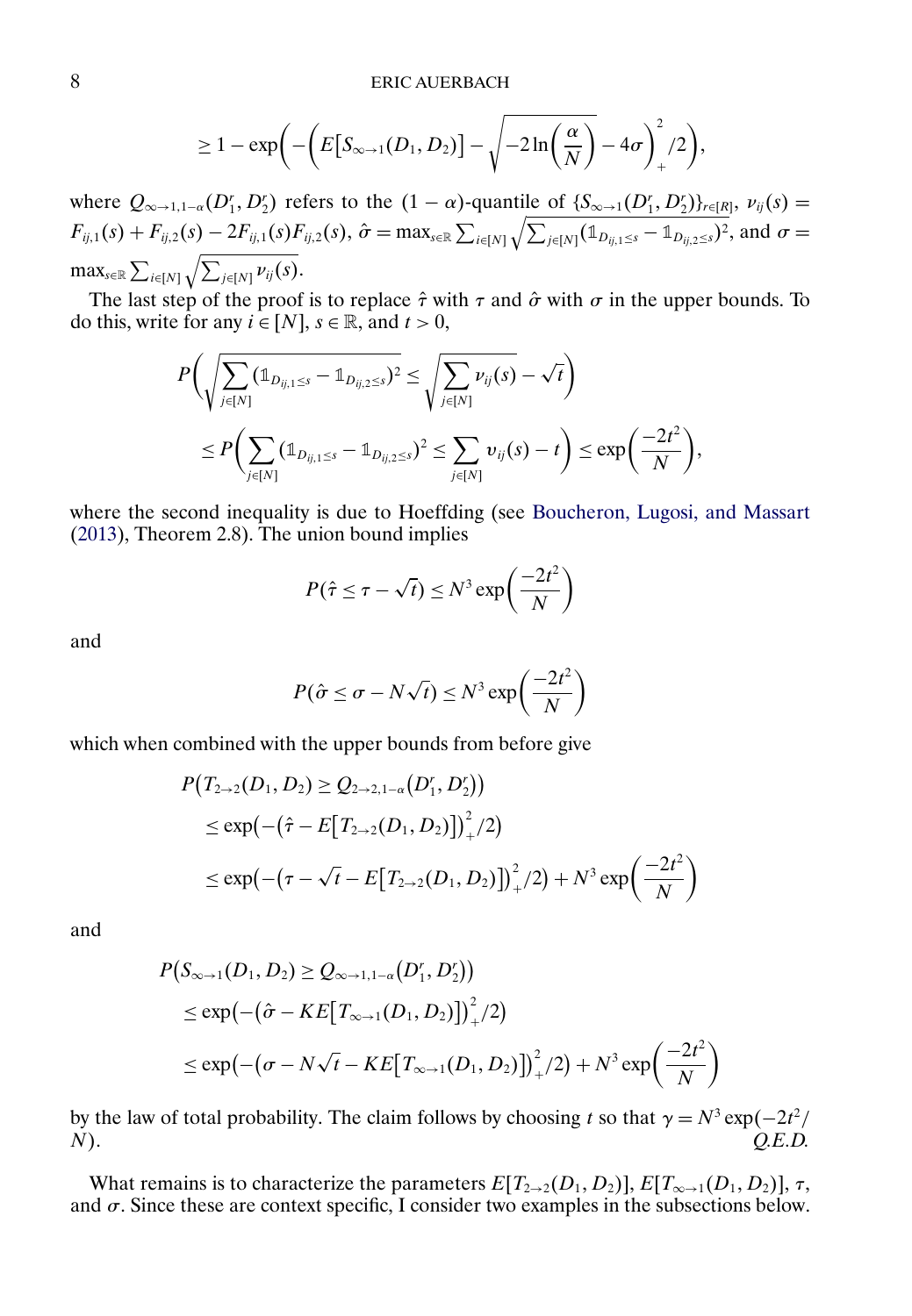<span id="page-8-0"></span>The first example is a degree experiment where the treatment increases or decreases the probability that every pair of agents forms a link by a constant amount. The second example is a cluster experiment where the treatment alters agent assignment to cliques or clusters, but does not alter link probabilities directly.

### B.3.1. *Example 1: Degree Experiment*

The first example is a degree experiment. The treatment increases or decreases the probability that every pair of agents forms a link by some fixed amount. In this example,  $D_1$  and  $D_2$  are the adjacency matrices corresponding to two unweighted and undirected networks with no loops. That is,  $D_1$  and  $D_2$  are symmetric, binary, and hollow matrices. The entries within a network are also identically distributed:  $P(D_{ij,t} =$ 1) =  $p_t \in (0, 1)$ . Setting  $F_t(s) = p_t$  in the above definitions for this example gives that  $\tau = \sqrt{(p_1 + p_2 - 2p_1p_2)N}$  and  $\sigma = \sqrt{(p_1 + p_2 - 2p_1p_2)N^3}$ . Since the matrix norms  $T_{2\to 2}$ and  $T_{\infty \to 1}$  are convex, we also have  $E[T_{2\to 2}(D_1, D_2)] \geq T_{2\to 2}(E[D_1], E[D_2]) = N|p_1 - p_2|$ and  $E[S_{\infty \to 1}(D_1, D_2)] \ge E[T_{\infty \to 1}(D_1, D_2)] \ge T_{\infty \to 1}(E[D_1], E[D_2]) = N^2 |p_1 - p_2|$ .

It follows from Theorem [5](#page-5-0) that the power of the test based on  $T_{2\rightarrow 2}$  is bounded from above by

$$
\exp\left(-\left(\sqrt{(p_1+p_2-2p_1p_2)N}-N|p_1-p_2|+o(\sqrt{N})\right)^2_{+}/2\right)+o(1)
$$

and bounded from below by

$$
1-\exp(-(N|p_1-p_2|-2\sqrt{(p_1+p_2-2p_1p_2)N}+o(\sqrt{N}))^2_{+}/2).
$$

The power of the test based on  $S_{\infty \to 1}$  is bounded from above by

$$
\exp\left(-\left(\sqrt{(p_1+p_2-2p_1p_2)N^3}-KN^2|p_1-p_2|+o(\sqrt{N})\right)_+^2/2\right)+o(1)
$$

and bounded from below by

$$
1 - \exp(-(N^2|p_1-p_2|-4\sqrt{(p_1+p_2-2p_1p_2)N^3/K}+o(\sqrt{N}))_+^2/2).
$$

Intuitively, the upper (lower) bounds decrease (increase) with the expected entrywise difference between  $D_1$  and  $D_2$  (given by  $|p_1 - p_2|$ ) and increase (decrease) with the variance of the entrywise difference between  $D_1$  and  $D_2$  (given by  $(p_1 + p_2 - 2p_1p_2)$ ). The remaining terms are asymptotically negligible.

## B.3.2. *Example 2: Cluster Experiment*

The second example is a cluster experiment where agents belong to one of two groups. Agents within a group are more (or less) likely to form a link than agents across groups. In this experiment, the treatment only changes the agent's group assignments. Unlike the first example, the expected change in the network has mean zero, and so the power of the test comes from the operator norms "picking out" the subset of agents that switch from both being in the same group to being in different groups or switch from being in different groups to being in the same group.

In this example,  $D_1$  and  $D_2$  are the adjacency matrices corresponding to two unweighted and undirected networks with no loops. That is,  $D_1$  and  $D_2$  are symmetric, binary, and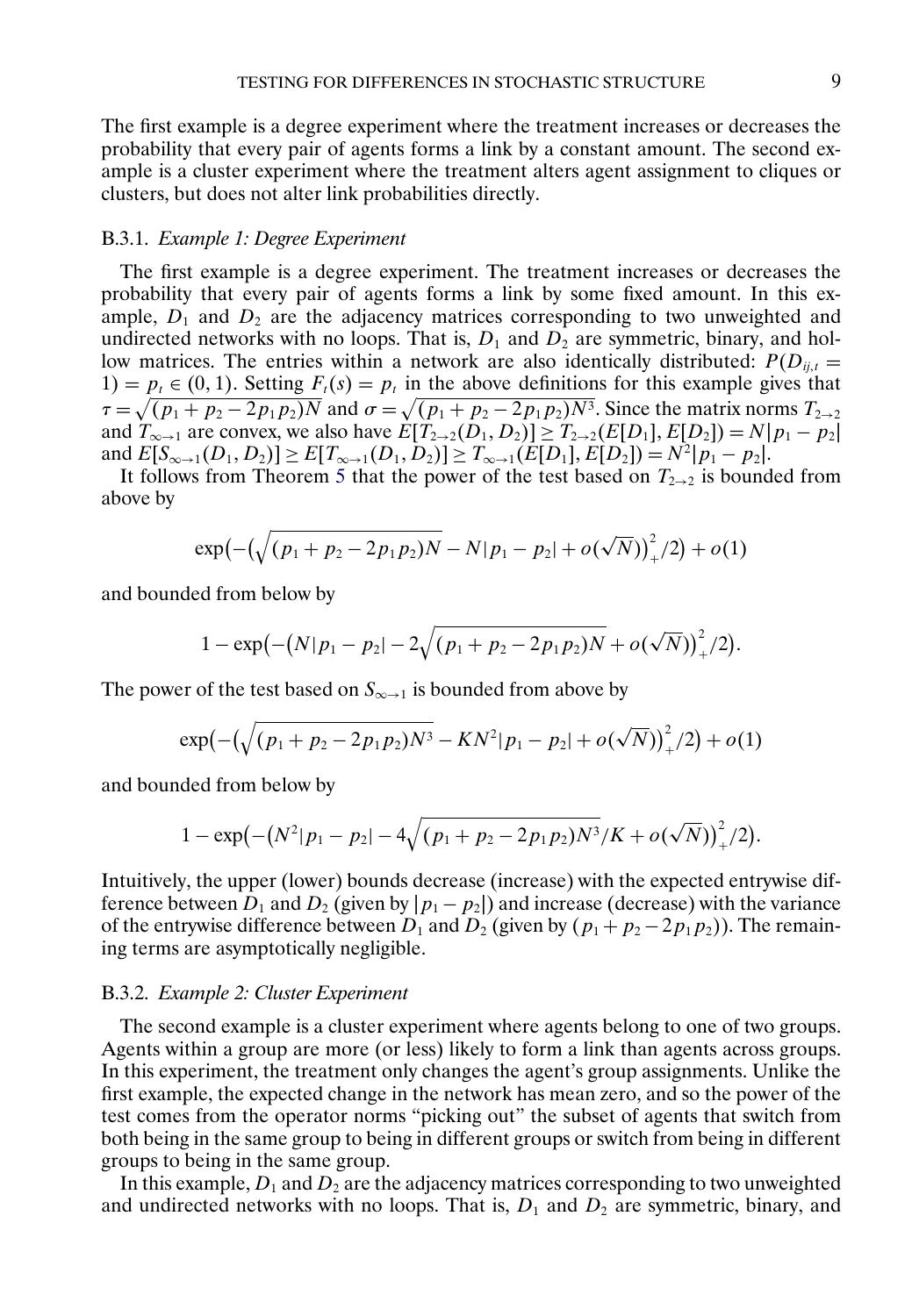hollow matrices. Agents are assigned to one of two groups in each period as denoted by the variable  $Z_{i,t} \in \{1,2\}$ . For any time period, all agents in the same group are linked the probability  $p$ . Agents in different time periods are linked with probability  $q$ . That is,  $P(D_{ij,t} = 1 | Z_{i,t}, Z_{j,t}) = p \mathbb{1}_{Z_{i,t} = Z_{j,t}} + q \mathbb{1}_{Z_{i,t} \neq Z_{j,t}}$ . I assume that  $p \neq q$ .

When  $t = 1$ , half of the agents are assigned to group one and the other half are assigned to group two. That is without loss,  $Z_{i,1} = 1 + \mathbb{1}_{i>N/2}$ . When  $t = 2$ , agents switch groups independently and randomly with probability  $\pi \in (0, 1)$ . Let  $\rho = 2\pi(1 - \pi)$  denote the probability for any agent-pair  $i_j$ , either i switches groups in time period 2 or j switches groups, but not both. Then direct calculation of the variances for each of the four possible group combinations yields  $\tau = \sqrt{((p(1-p) + q(1-q))(1-\rho) + 2(p+q-2pq)\rho)N}$  and  $\sigma = \sqrt{((p(1-p) + q(1-q))(1-\rho) + 2(p+q-2pq)\rho)N}$ . Intuitively,  $(p(1-p) + q(1-p))$ q))(1 –  $\rho$ ) gives the variance of  $(D_{ij,1} - D_{ij,2})$  when  $|Z_{i,1} - Z_{j,1}| = |Z_{i,2} - Z_{j,2}|$  (neither agents switch or both agents switch) and  $2(p+q-2pq)\rho$  gives the variance of  $(D_{ij,1} - D_{ij,2})$  when  $|Z_{i,1} - Z_{j,1}| \neq |Z_{i,2} - Z_{j,2}|$  (either one of the agents switch but not both). As in the first example, convexity of the matrix norms gives  $E[T_{2\rightarrow 2}(D_1, D_2)] \ge$  $T_{2\rightarrow 2}(E[D_1], E[D_2]) = N|p - q|\rho$  and  $E[T_{\infty \rightarrow 1}(D_1, D_2)] \ge T_{\infty \rightarrow 1}(E[D_1], E[D_2]) = N^2|p - q|$  $q|\rho$ .

It follows from Theorem [5](#page-5-0) that the power of the test based on  $T_{2\rightarrow 2}$  is bounded from above by

$$
\exp(-(2\sqrt{((p(1-p)+q(1-q))(1-\rho)+2(p+q-2pq)\rho})N - N|p-q|\rho+o(\sqrt{N}))^2/(2)+o(1)
$$

and bounded from below by

$$
\geq 1 - \exp(-(N|p - q|\rho - 2\sqrt{((p(1 - p) + q(1 - q))(1 - \rho) + 2(p + q - 2pq)\rho})N + o(\sqrt{N}))^2/2).
$$

The power of the test based on  $S_{\infty \to 1}$  is bounded from above by

$$
\exp(-(2\sqrt{((p(1-p)+q(1-q))(1-p)+2(p+q-2pq)\rho})N^3 -KN^2|p-q|\rho+o(\sqrt{N}))_+^2/2)+o(1)
$$

and bounded from below by

$$
1 - \exp(-(N^{2}|p-q|\rho-4\sqrt{((p(1-p)+q(1-q))(1-\rho)+2(p+q-2pq)\rho})N^{3}}/K + o(\sqrt{N}))_{+}^{2}/2).
$$

Intuitively, the bounds increase with the mean of the entrywise difference between the within and across group linking probabilities (given by  $|p - q|$ ) and the probability that one but not both agents switch groups (given by  $\rho = 2\pi(1 - \pi)$ ). It decreases with the variances of the within and across group links (given by  $p(1-p)$  and  $q(1-q)$ ), and the variance of their difference (given by  $p + q - 2pq$ ). The remaining terms are asymptotically negligible.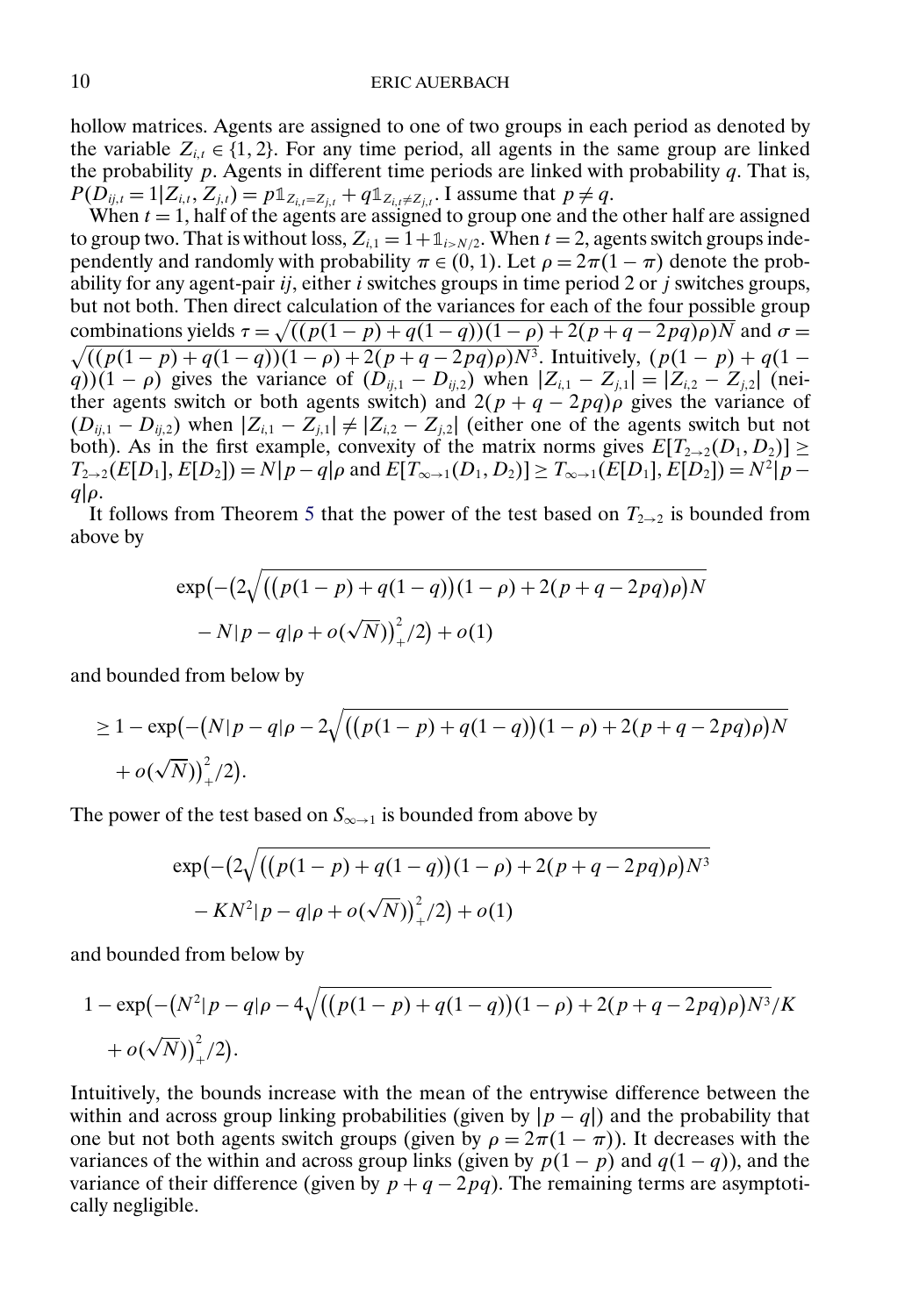#### APPENDIX C: SIMULATION EVIDENCE

<span id="page-10-0"></span>Section 4.2 in the main text predicts that the test based on  $S_{\infty \to 1}$  is potentially more powerful than that based on  $T_{2\rightarrow 2}$  for sparse and degree-heterogeneous alternatives. This subsection provides supporting evidence from two Monte Carlo experiments. It considers the case of unweighted unipartite networks with no loops (symmetric, binary, and hollow adjacency matrices) for simplicity. The purpose of this section is not to simulate data that mimics real-world networks (see instead Section 5 of the main text), but rather to assess the predictions in a controlled environment.

#### C.1. *The Sparse Experiment*

Sparsity is a common feature of social and economic networks. For example, in many social surveys it is common for agents to report only a handful of connections. To examine the impact of network sparsity on the power of the two tests, I consider two Erdős–Renyi graph models. In these models, the adjacency matrices are  $\{0, 1\}$ -valued with  $P(D_{ij,t} = 1) = 1 - F_{ij,1}(0) = \frac{8}{N}$  and  $1 - F_{ij,2}(0) = \frac{5}{N}$  for every  $i, j \in [N]$ . Agents in the first network have approximately 60% more links than agents in the second network, violating  $H_0$ . Applying the two tests to data simulated from the models with  $N = 50/100$ and  $R = 10,000$  yields an average p-value for the test based on the  $2 \rightarrow 2$  norm of approximately 0.070/0.020 and an average p-value for the test based on the  $\infty \rightarrow 1$  norm of approximately 0.049/0.013. The test based on the  $\infty \rightarrow 1$  norm is more powerful, but not dramatically so.

#### C.2. *The Degree Heterogeneous Experiment*

Degree heterogeneity is another common feature of social and economic networks. For example, in many production and collaboration networks it is common for a small number of agents to have an order of magnitude more links than the median agent. To examine the impact of degree heterogeneity on the power of the two tests, I consider two second-order stochastic block models. In these models,  $P(D_{ij,t} = 1) = 1 - F_{ij,t}(0)$ , with  $F_{1j,1}(0) = F_{1j,2}(0) = 0.5$  for all  $j \in [N]$  and  $1 - F_{ij,1}(0) = 0.02$  and  $1 - F_{ij,2}(0) = 0.08$  for any  $i, j \in [N] \setminus [1]$ . Agents in the first network have approximately 400% percent more links than in the second network, violating  $H_0$ . However, the high degree agent, agent 1, has approximately the same number of links. Applying the two tests to data simulated from the models with  $N = 50/100$  and  $R = 10,000$  yields an average p-value for the test based on the  $2 \rightarrow 2$  norm of approximately 0.521/0.204 and an average p-value for the test based on the  $\infty \rightarrow 1$  norm of approximately 0.001/0.000. The test based on the  $\infty \rightarrow 1$ norm is much more powerful.

#### APPENDIX D: DETAILS ABOUT THE APPLICATIONS AND EXTENSIONS

## D.1. *Application 1: A Test of Link Stationarity*

[Goyal, Van Der Leij, and Moraga-González](#page-18-0) [\(2006\)](#page-18-0) observe coauthorships between economists over time and argue that the profession has become more interconnected in response to new research technologies such as the internet. The framework of Section 2 can be used to evaluate whether the changes in network structure are statistically significant. Let  $D_{ij,t}$  describe the existence of a coauthorship between economists i and j in time period  $t$ . Suppose that the researcher observes the coauthorship data for  $M$  time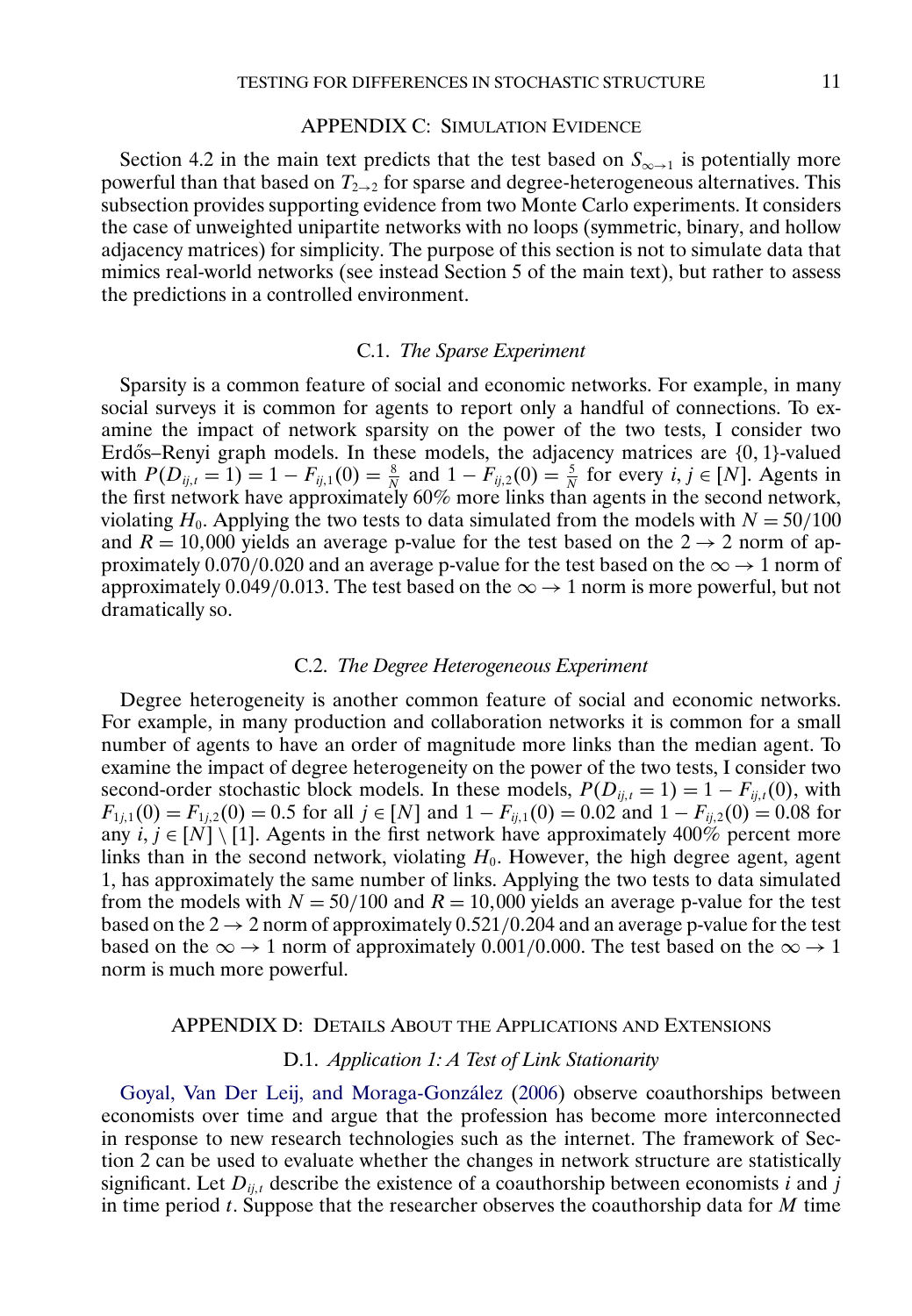<span id="page-11-0"></span>periods. Then  $H_0: F_1 = F_2 = \cdots = F_M$  is the hypothesis of link stationarity that the differences between coauthorships over time can be explained by  $M$  draws from the same link formation model.

One can extend the randomization test of Section 3 to this testing problem by independently permuting all of the M links associated with each agent pair. For the choice of test statistic, I recommend the maximum or average difference over all  $\binom{M}{2}$  pairs of networks using the semidefinite approximation to the  $\infty \to 1$ -norm:  $\max_{t,t' \in [M]} S_{\infty \to 1}(D_t, D_{t'})$ or  $\sum_{t,t' \in [M]} S_{\infty \to 1}(D_t, D_{t'})$ . The test proposed in the hypothesis of Theorem 2 corresponds to the case of  $M = 2$ . Theorem 2 applies to the case of  $M > 2$  mutatis mutandis.

Failure to reject  $H_0$  using the network data  $D_1, D_2, \ldots, D_M$  suggests that the observed changes in network interconnectedness are not statistically significant. The first example in Section 5 demonstrates this application to testing link stationarity.

## D.2. *Application 2: A Test for Link Heterogeneity*

[Banerjee, Chandrasekhar, Duflo, and Jackson](#page-17-0) [\(2013\)](#page-17-0) collect data on a dozen social and economic ties between villagers in Karnataka, India. [Jackson, Rogers, and Zenou](#page-18-0) [\(2017\)](#page-18-0) suggest that this data on multiple types of connections between villagers "encode richer information than simply identifying whether two people are close or not." The framework of Section 2 can be used to evaluate this hypothesis. Let  $D_{ij,1}$  denote whether agents *i* and *j* have one type of connection (they report being friends) and  $D_{ij,2}$  denote whether agents  $i$  and  $j$  have another type of connection (they report having borrowed or lent money to one another). Then  $H_0$ :  $F_1 = F_2$  is the hypothesis of link homogeneity that the differences between the networks can be explained by draws from the same link formation model. Failure to reject  $H_0$  using the network data  $D_1$  and  $D_2$  suggests that the observed differences between the friendship and lending networks are not statistically significant. The second example in Section 5 demonstrates this application to testing link homogeneity.

## D.3. *Application 3: A Test of No Treatment Effects*

[Rose](#page-18-0) [\(2004\)](#page-18-0) analyzes yearly aggregate international trade data and argues that participation in trade agreements such as the World Trade Organization (WTO) does not significantly alter the level of trade between countries. The framework of Section 2 can be used to evaluate this hypothesis. Let  $D_{ij,t}$  describe the logarithm of the total value of trade between countries i and j in year t, and  $X_{ij,t}$  be an indicator for whether country i or country *j* are members of the WTO in year  $t$ . Let  $N$  denote the number of countries and M denote the number of time periods. A nonparametric version of [Rose](#page-18-0) [\(2004\)](#page-18-0)'s gravity model of trade is

$$
D_{ij,t} = \alpha_{i,t} + \alpha_{j,t} + \beta_{ij} + \gamma_{ij,t} X_{ij,t} + \varepsilon_{ij,t},
$$

where  $\alpha_{i,t}$  and  $\alpha_{j,t}$  are country-specific determinants of trade that may vary over time such as GDP or population,  $\beta_{ij}$  are country-pair-specific determinants of trade that do not vary over time such as physical distance, and  $\varepsilon_{i,j,t}$  is an independent and identically distributed idiosyncratic error. The null hypothesis of no treatment effects is  $H_0: \gamma_{ij,t} =$ 0 for all  $i, j \in [N]$  and  $t \in [M]$ . [Rose](#page-18-0) [\(2004\)](#page-18-0) also allows for two observed country-pair determinants of trade that vary over time: indicators for whether the two countries share the same currency or one is a colony of the other. One can restrict the randomization to be conditional on the value of these binary variables.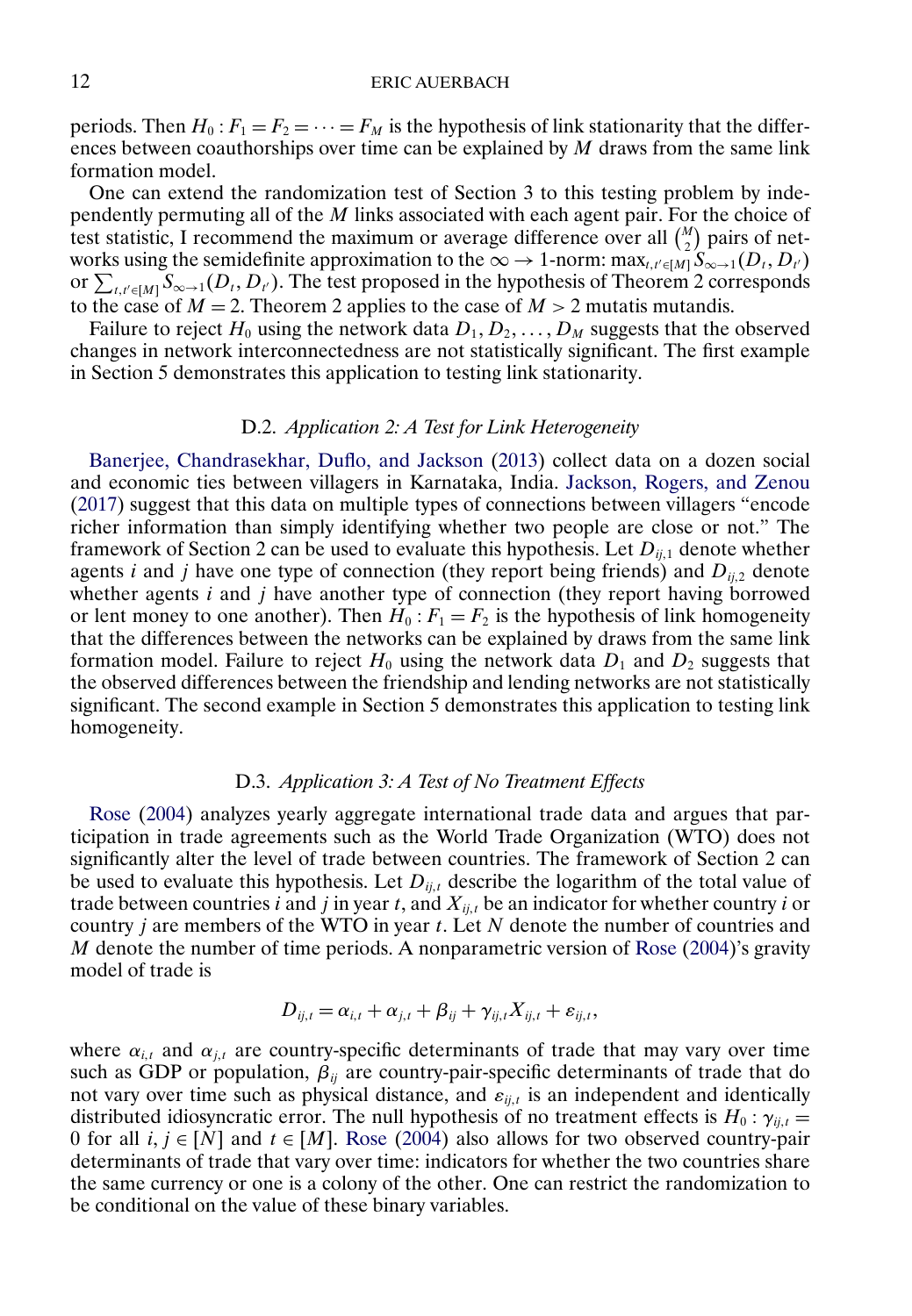<span id="page-12-0"></span>The hypothesis  $H_0$  can be tested using the framework of Section 2 by taking triple differences so that

$$
\begin{aligned} &\left(\left[(D_{ij,t}-D_{i1,t})-(D_{2j,t}-D_{21,t})\right]-\left[(D_{ij,t'}-D_{i1,t'})-(D_{2j,t'}-D_{21,t'})\right]\right)\\ &=\left(\left[(\gamma_{ij,t}X_{ij,t}-\gamma_{i1,t}X_{i1,t})-(\gamma_{2j,t}X_{2j,t}-\gamma_{21,t}X_{21,t})\right]\right.\\ &\left. -\left[(\gamma_{ij,t'}X_{ij,t'}-\gamma_{i1,t'}X_{i1,t'})-(\gamma_{2j,t'}X_{2j,t'}-\gamma_{21,t'}X_{21,t'})\right]\right)\\ &\quad+\left(\left[(\varepsilon_{ij,t}-\varepsilon_{i1,t})-(\varepsilon_{2j,t}-\varepsilon_{21,t})\right]-\left[(\varepsilon_{ij,t'}-\varepsilon_{i1,t'})-(\varepsilon_{2j,t'}-\varepsilon_{21,t'})\right]\right)\end{aligned}
$$

for every  $t, t' \in [M]$  and  $i, j, \in [N]$ . That is,  $H_0$  implies that  $G_{ij,t} = G_{ij,t'}$  for every  $t, t' \in [M]$ and  $i, j \in [N]$  where  $G_{ij,t}$  refers to the marginal distribution of  $[(D_{ij,t} - D_{i1,t}) - (D_{2j,t} - D_{i2,t})]$  $D_{21,t}$ ]. This implication can be tested using the framework of Sections 3 and 4, applied to the differenced data  $[(D_{ij,t} - D_{i1,t}) - (D_{2j,t} - D_{21,t})]$  instead of  $D_{ij,t}$ . Failure to reject  $H_0$ using this data suggests that the observed differences in trade over time can be explained by the gravity model of trade with no treatment effects in that any differences in trade for country pairs across years with and without participation in the WTO are not statistically significant.

To be sure, the [Rose](#page-18-0) [\(2004\)](#page-18-0) model of trade does not treat participation in the WTO as endogenous or allow agent-specific parameters to be multilateral terms coming from general equilibrium. Such complications may require alternative testing procedures.

## D.4. *Application 4: A Test for Endogenous Link Formation*

[Goldsmith-Pinkham and Imbens](#page-18-0) [\(2013\)](#page-18-0) consider a joint model of student GPA and link formation in a high-school social network.<sup>1</sup> They hypothesize that a determinant of GPA also drives variation in network links, and propose a one-sample parametric test for such endogenous link formation. The framework of Section 2 can be used to specify a nonparametric two-sample test.

Let  $D_{ij,t}$  denote whether students i and j report a friendship in school year t and  $\eta_{i,t}$  describe the social characteristic of agent  $i$  in time period  $t$  thought to drive link formation. For example,  $\eta_{i,t}$  might be a measure of agent *i*'s participation in an extracurricular activity or membership in a social clique. In the setting of [Goldsmith-Pinkham and Imbens](#page-18-0) [\(2013\)](#page-18-0),  $\eta_{i,t}$  is the residual from a linear-in-means model of network peer effects. Network endogeneity may then refer to the idea that the distribution of  $D_{ij,t}$  varies with the social proximity of the agents in the social characteristics space as measured by  $|\eta_{i,t} - \eta_{j,t}|$ . Define

$$
D_{ij,1}^{\dagger} = D_{ij,1} \mathbb{1}_{|\eta_{i,1} - \eta_{j,1}| > |\eta_{i,2} - \eta_{j,2}|} + D_{ij,2} \mathbb{1}_{|\eta_{i,1} - \eta_{j,1}| < |\eta_{i,2} - \eta_{j,2}|} \text{ and}
$$
  

$$
D_{ij,2}^{\dagger} = D_{ij,2} \mathbb{1}_{|\eta_{i,1} - \eta_{j,1}| > |\eta_{i,2} - \eta_{j,2}|} + D_{ij,1} \mathbb{1}_{|\eta_{i,1} - \eta_{j,1}| < |\eta_{i,2} - \eta_{j,2}|}.
$$

In words,  $D_{ij,1}^{\dagger}$  is an indicator for whether agents *i* and *j* are linked when they are (relatively) farther apart in the social characteristics space and  $D_{ij,2}^{\dagger}$  is an indicator for whether agents  $i$  and  $j$  are linked when they are (relatively) closer in the social characteristics space. Let  $F_{ij,t}$  refer to the marginal distribution of  $D_{ij,t}^{\dagger}$ , conditional on the collection of social characteristics  $\eta_1$  and  $\eta_2$ .

<sup>1</sup>See also [Hsieh and Lee](#page-18-0) [\(2014\)](#page-18-0), [Johnsson and Moon](#page-18-0) [\(2021\)](#page-18-0), [Arduini, Patacchini, and Rainone](#page-17-0) [\(2015\)](#page-17-0), [Auerbach](#page-17-0) [\(2019\)](#page-17-0).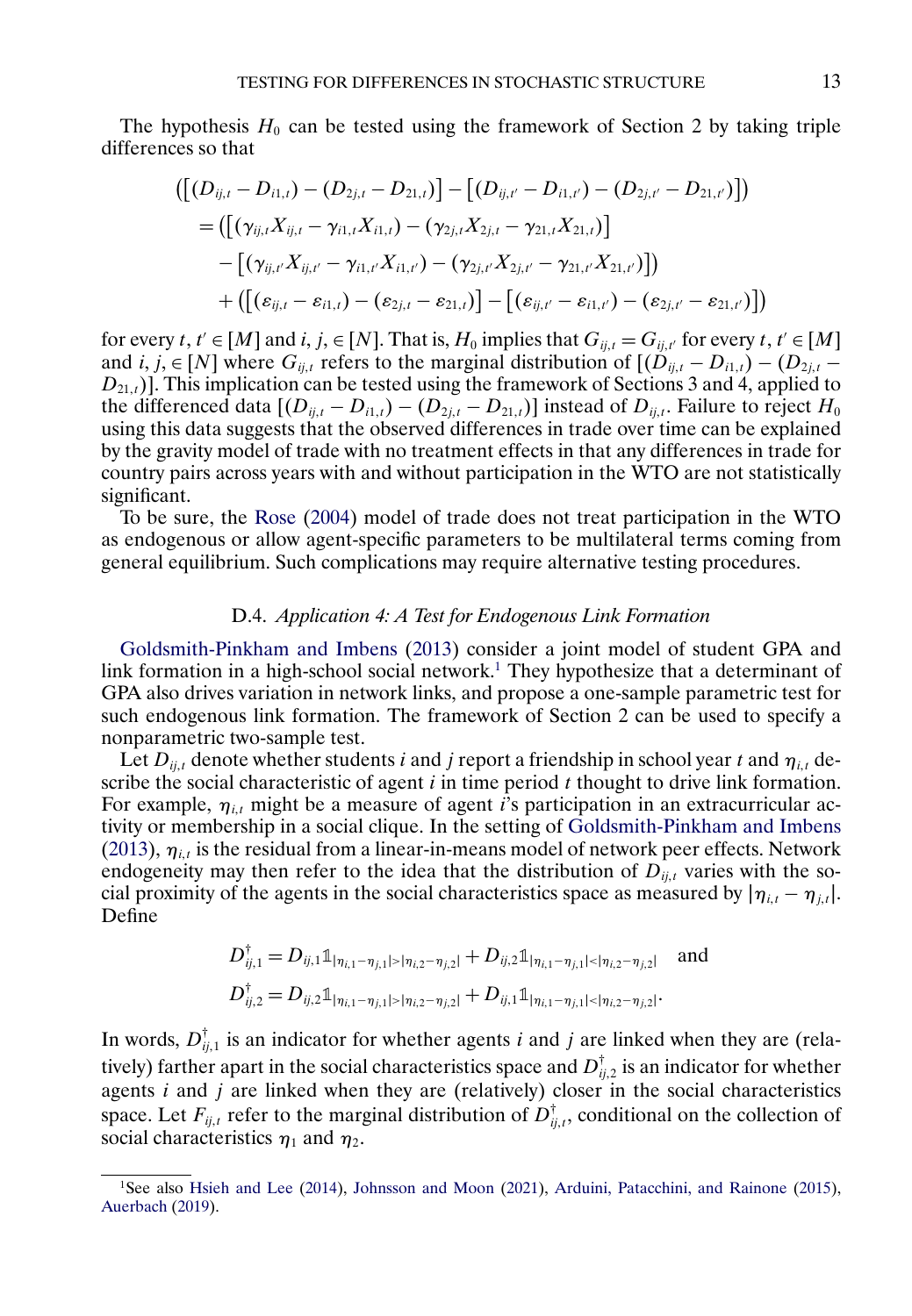<span id="page-13-0"></span>Then  $H_0: F_1 = F_2$  is the hypothesis of exogenous link formation that the differences in friendship links across school years are unrelated to student proximity in the social characteristic space. Failure to reject  $H_0$  using the network and social characteristic data suggests that any relationship between the students' social proximity and the formation of network links is not statistically significant.

## D.5. *Application 5: A Test for Network Externalities*

[Pelican and Graham](#page-18-0) [\(2020\)](#page-18-0) consider a model of link formation in which the propensity for agents to form a link may depend on the existence of other links in the network. They propose a one-sample parametric test for such network externalities. The framework of Section 2 can be used to specify a nonparametric two-sample test.

I illustrate the application with the following nonparametric version of a model motivated by [Bloch and Jackson](#page-17-0) [\(2007\)](#page-17-0) (see [Graham](#page-18-0) [\(2015\)](#page-18-0), Section 2)

$$
D_{ij,t} = \mathbb{1}\Bigg\{\alpha_{ij} + \gamma_{ij}\sum_{k=1}^N D_{ik,t}D_{jk,t} - \varepsilon_{ij,t} \geq 0\Bigg\},\,
$$

where  $\varepsilon_{ij,t}$  is independent, identically distributed, and mean-zero. The parameters  $\alpha_{ij}$  and  $\gamma_{ij}$  do not vary with t. In this model, agents with many friends in common are more likely to become friends, and the agents first draw  $\{\varepsilon_{ij,t}\}_{i\neq j}$  and then choose links so that the link formation rule is satisfied for every *ij*-pair. The use of  $\sum_{k=1}^{N} D_{ik,t} D_{jk,t}$  on the right-hand side is arbitrary and can be replaced by any network statistic.

The hypothesis of no network externalities corresponds to  $H_0: \gamma_{ij} = 0$  for all  $i, j \in [N]$ . Under this hypothesis,  $D_1$  and  $D_2$  are drawn from the same random graph model (in the sense of Section 2.1), and so the randomization test proposed in Section 3 controls size in finite samples. Notice that under the null hypothesis of no network externalities, the joint distribution of network links does not have multiple or no equilibria and so this complication that makes estimation of  $\gamma_{ij}$  difficult does not impact the validity of the proposed test procedure.

When  $\alpha_{ij}$  and  $\gamma_{ij}$  are thought to also vary across the two networks, the researcher might instead test the more general hypothesis  $H_0: \alpha_{ij,1} = \alpha_{ij,2}$  and  $\gamma_{ij,1} = \gamma_{ij,2} = 0$  for every  $i, j \in \mathbb{N}$ [N]. Failure to reject  $H_0$  using the network data  $D_1$  and  $D_2$  suggests that the distribution of network links can be explained by draws from a model without network externalities and so any network externalities are not statistically significant.

#### D.6. *Application 6: A Test of Link Reciprocity*

[Calvó-Armengol, Patacchini, and Zenou](#page-18-0) [\(2009\)](#page-18-0) specify a model of network peer effects in which any nomination of a friendship from one agent to another indicates a social tie between agents. The framework of Section 2 can be used to detect potential asymmetries in link nominations. Let  $D_{ij,1} = D_{ji,1}$  be an indicator for whether i nominates j and  $D_{ij,2} =$  $D_{ji,2}$  be an indicator for whether j nominates i when surveyed.<sup>2</sup>

To illustrate the application, suppose that, in contrast to the null hypothesis of nomination symmetry, high out-degree agents (agents who make many nominations) are thought to nominate differently than low out-degree agents (agents who make few nominations).

<sup>2</sup>I thank Vincent Boucher for suggesting the example.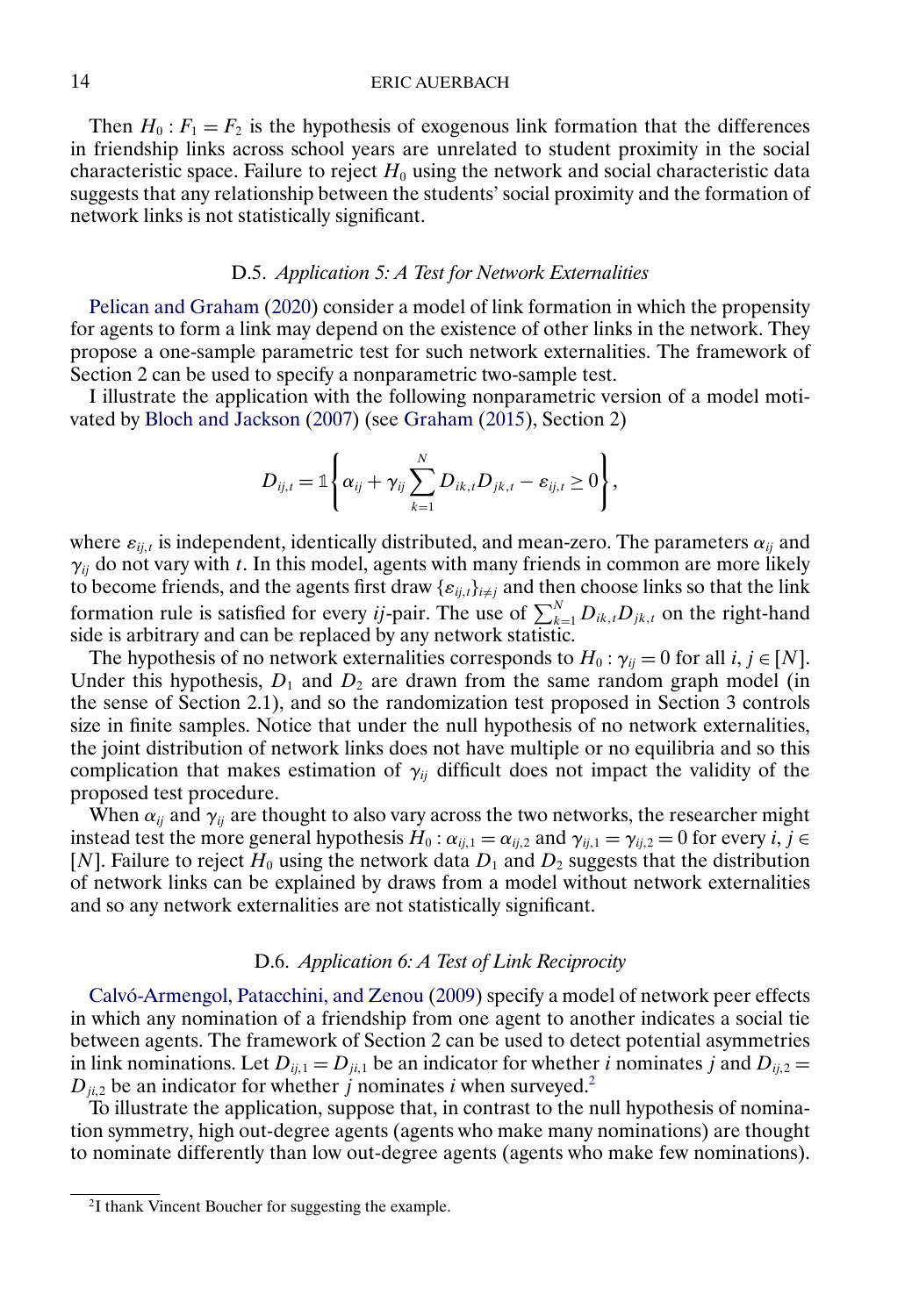<span id="page-14-0"></span>This choice of network statistic is arbitrary: any other network statistic can be used as a substitute for out-degrees to construct the test. Let  $N_i = \sum_j D_{ij,1}$  describe the out-degree of agent i. Define

$$
D_{ij,1}^{\dagger} = D_{ij,1} \mathbb{1}_{N_i > N_j} + D_{ij,2} \mathbb{1}_{N_i < N_j}
$$
 and  

$$
D_{ij,2}^{\dagger} = D_{ij,1} \mathbb{1}_{N_i < N_j} + D_{ij,2} \mathbb{1}_{N_i > N_j}.
$$

In words,  $D_{ij,1}^{\dagger}$  is an indicator for whether *i* nominates *j* when *i* makes more nominations than j or j nominates i when j makes more nominations than i.  $D_{ij,2}^{\dagger}$  is an indicator for whether i nominates j when i makes less nominations than j or j nominates i when j makes less nominations than *i*. Let  $F_{ij,t}$  refer to the marginal distribution of  $D_{ij,t}^{\dagger}$ . In contrast to the testing problem in Application 4, the distribution of  $F_{ij,t}$  is not conditional on  $N_i$  and  $N_j$ . That is, when constructing the randomization test for this application, the number of nominations are to be recomputed with each simulation.

Then  $H_0$ :  $F_1 = F_2$  is the hypothesis of link reciprocity that the differences in nominations between pairs of agents are explained by draws from the same link formation model. Failure to reject  $H_0$  using the data  $D_1$  and  $D_2$  suggests that any asymmetry in linking behavior (e.g., associated with the agent out-degrees) is not statistically significant.

## D.7. *Extension 1: A Completely Randomized Experiment*

Banerjee, Chandrasekhar, Duflo, and Jackson [\(2018\)](#page-17-0) collect data on social connections between villagers in 75 villages before and after a microfinance agency offers loans to villagers in 43 of the villages. They find that villages in which the microfinance agency entered were associated with relatively lower densities and argue that access to microfinance disincentivized the formation of some types of connections in the network. The framework of Section 2 can be extended to test the hypothesis that the changes in the network structure for the treatment villages are statistically significant.

Let  $D_{ij,t,v}$  describe whether villagers i and j in village v report a social connection in time period t,  $X_v$  be a binary indicator for whether village v was assigned to the treatment group,  $N_v$  represent the number of agents in village v,  $V_1$  be the number of treatment villages,  $V_0$  be the number of control villages, and  $V = V_1 + V_0$  be the total number of villages. Following [Banerjee et al.](#page-17-0) [\(2018\)](#page-17-0), each villager is assigned to exactly one village, each village is assigned to one of two treatment statuses, villagers do not form social connections across villages, and there are two time periods. Time period  $t = 1$  is the before period in which no treatment has been assigned to either the treatment or control villages. Time period  $t = 2$  is the after period in which treatment has been assigned to the treatment  $(X_v = 1)$  but not the control  $(X_v = 0)$  villages.

To illustrate the extension, I suppose that the microfinance agency selected  $V_1$  villages uniformly at random from the collection of  $V$  villages for treatment. This treatment assignment mechanism corresponds to a "completely randomized experiment" in the terminology of [Imbens and Rubin](#page-18-0) [\(2015\)](#page-18-0). Different treatment assignment mechanisms require different inference strategies. The hypothesis to be tested is the null of  $H_0: D_{ij,t,\nu}(0) = D_{ij,t,\nu}(1)$  for every  $i, j \in [N_{\nu}], v \in [V]$ , and  $t \in [2]$  (see [Imbens and Rubin](#page-18-0) [\(2015\)](#page-18-0), Chapter 5), where  $D_{ij,t,\nu}(\tau)$  is the potential outcome (network) associated with treatment ( $\tau = 1$ ) or no treatment ( $\tau = 0$ ).

For this problem, a test statistic is any real-valued function of the collection village adjacency matrices

$$
T(\{D_{t,v}\}_{t\in[T],v\in[V]:X_v=1},\{D_{t,v}\}_{t\in[T],v\in[V]:X_v=0}\big).
$$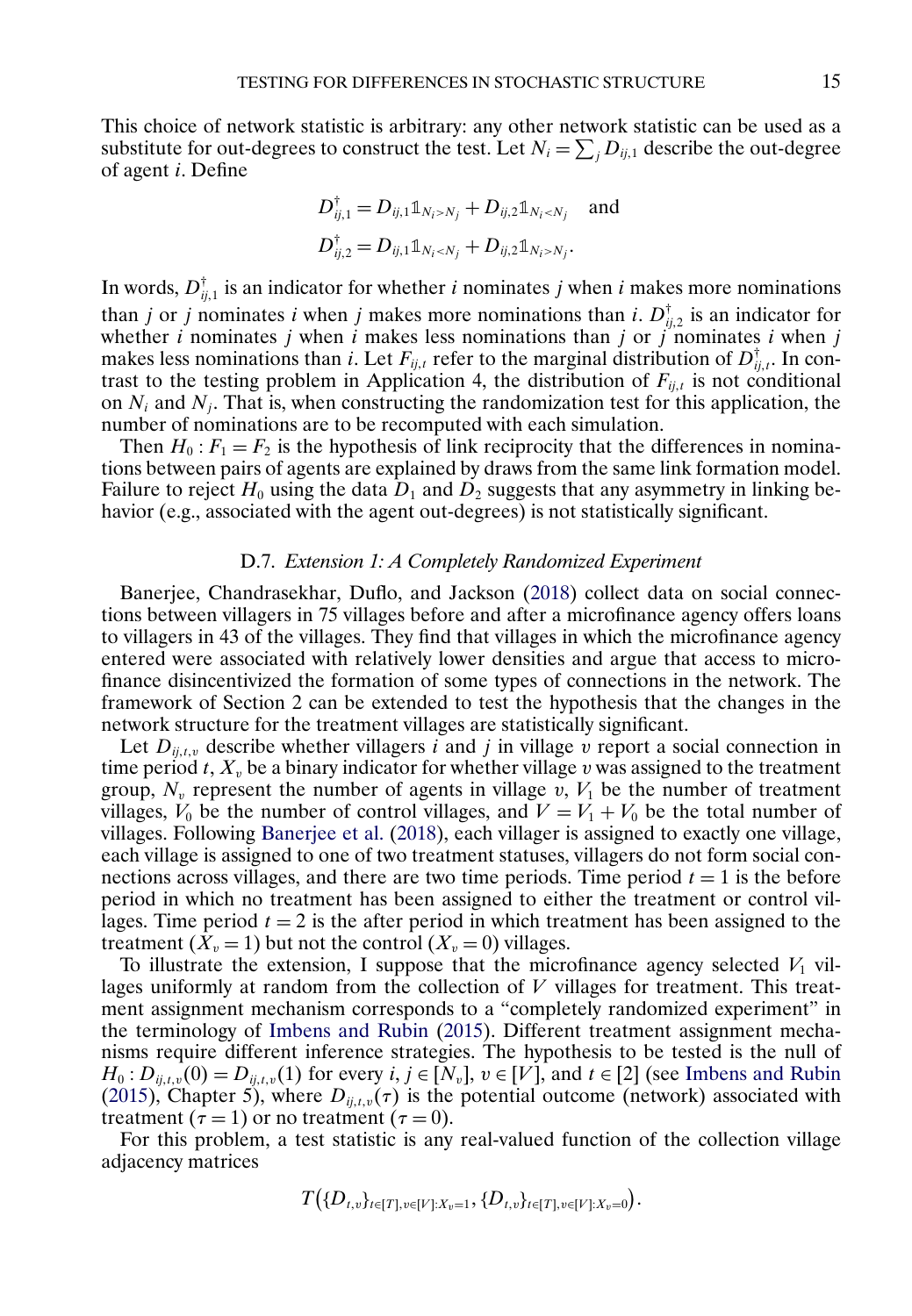<span id="page-15-0"></span>Since the villages may all be defined on communities of different sizes, it is assumed that the test statistic is well-defined on matrices of arbitrary dimension. Test statistics based on the usual network statistics such as density, clustering, eigenvector centrality, etc. satisfy this property. For the reasons outlined in the main text of the paper, I recommend choosing  $T$  to be the average squared difference between the entrywise differences of the two adjacency matrices as measured by the semidefinite approximation to the  $\infty \rightarrow 1$ norm between the treatment and control groups. That is,

$$
T(\{D_{t,v}\}_{t\in[T],v\in\{[V]:X_v=1\}},\{D_{t,v}\}_{t\in[T],v\in\{[V]:X_v=0\}})
$$
  
= 
$$
\sum_{v\in\{[V]:X_v=1\},v'\in\{[V]:X_{v'}=0\}} (S_{\infty\to1}(D_{1,v},D_{2,v})-S_{\infty\to1}(D_{1,v'},D_{2,v'}))^2.
$$

An appealing feature of this test statistic is that it has a difference-in-differences-like structure in that it measures the difference in the change in the network for the treated villages relative to the change in the control villages. The use of average squared loss here to compare treatment and control villages is arbitrary. I propose the use of the  $S_{\infty \to 1}$ statistic to measure changes within a village over time.

One way to construct a critical value for this test is to generate a reference distribution by re-randomizing the treatment assignment  $X_v$  (see [Imbens and Rubin](#page-18-0) [\(2015\)](#page-18-0), Chapter 5). That is, let  $\mathcal{X} := \{x \in \{0, 1\}^V : ||x||_1 = V_1\}$  describe the set of possible counterfactual treatment assignments (the set of all subsets of [V] of size  $V_1$ ) and let  $\{X^r\}_{r \in [R]}$  be R independent and uniformly distributed draws from  $\chi$ . Then the idea is to use

$$
\left\{T\big(\{D_{t,v}\}_{t\in[T],v\in[V]:X_v^r=1},\{D_{t,v}\}_{t\in[T],v\in[V]:X_v^r=0}\big)\right\}_{r\in[R]}
$$

as a reference distribution for testing  $H_0$ . The construction of the test based on this reference distribution follows exactly Section 3 in the main text. The test controls size by construction. I suspect that it is straightforward to derive power properties of the test based on the  $\infty \rightarrow 1$  norm suggested above using the arguments of Theorems 2, [3,](#page-0-0) and [5,](#page-5-0) but leave this to future work.

## D.8. *Extension 2: A One-Sample Test of Independence*

[Fafchamps and Gubert](#page-18-0) [\(2007\)](#page-18-0) study link formation in a risk-sharing network and argue that the surveyed network connections are unrelated to the respondents' occupations. The framework of Section 2 can be extended to test that the network links and the agent occupations are unrelated in the following sense. Let  $D_{ii}$  describe whether agents i and j report a network connection,  $X_i$  describe the occupation of agent i, and N be the number of agents in the community. Then the hypothesis to be tested is that  $\{D_{ij}\}_{i,j\in[N]}$  and  $\{(X_i, X_j)\}_{i,j \in [N]}$  have mutually independent entries.

Let  $T(D, X)$  be a real-valued test statistic defined on the matrix of network connections and vector of occupation assignments. For this testing problem, I suggest a randomization test based on rerandomizing the occupation assignments. Let  $\Pi$  be the set of permutations on [N] and  $\{\pi^r\}_{r \in [R]}$  be a collection of independent and uniformly distributed draws from  $\Pi$ . In words,  $\pi_i^r$  refers to another agent in the community that is randomly assigned to agent *i* and  $X_i^r := X_{\pi_i^r}$  refers to the occupation associated with agent  $\pi_i^r$ . Then under the null hypothesis,  $T(D, X)$  and  $T(D, X^r)$  have the same distribution and so  $\{T(D, X^r)\}_{r \in [R]}$  can be used as a reference distribution to test the null hypothesis, exactly as in Section 3 of the main text.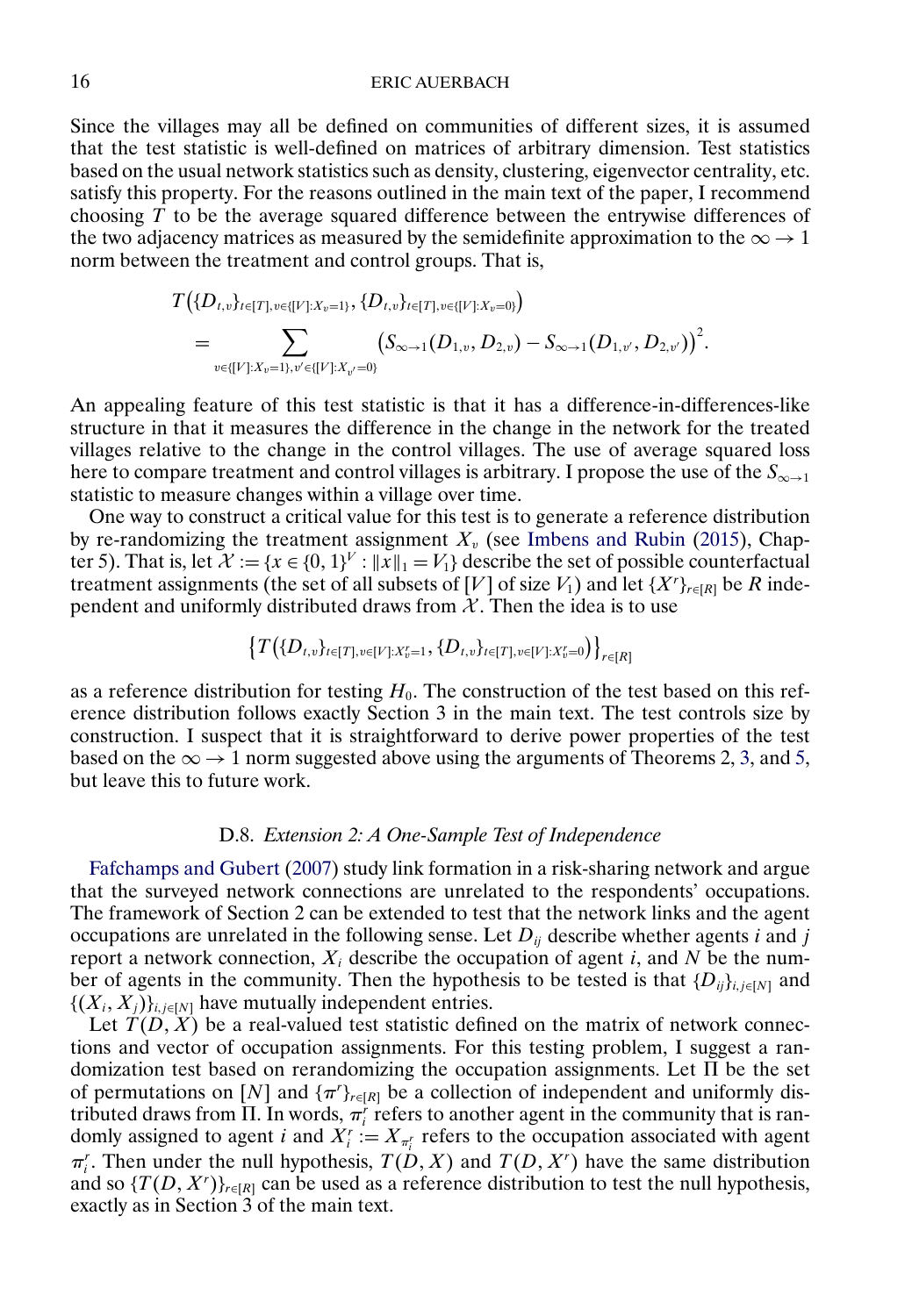<span id="page-16-0"></span>For the reasons outlined in the main text of the paper, I recommend choosing  $T$  to be the semidefinite approximation to the  $\infty \rightarrow 1$  norm of the Hadamard (entrywise) product of the matrices D and  $W := \{\mathbb{1}_{X_i=X_j}\}_{i,j\in[N]}$ . That is,

$$
S_{\infty}(D \cdot W, 0) = \frac{1}{2} \max_{s \in \mathbb{R}} \max_{X \in \mathcal{X}_{2N}} \left\langle \begin{bmatrix} 0_{N \times N} & D \cdot W \\ D \cdot W & 0_{N \times N} \end{bmatrix}, X \right\rangle,
$$

where · refers to the Hadamard product and  $0_{N \times N}$  is an  $N \times N$  matrix of 0s. The intuition behind this test statistic is that if agents with similar occupations are more likely to form a link, then one would expect  $D \cdot W$  to be larger (in the sense that its matrix norm is bigger) than  $D \cdot W^r$ , where  $W^r := \{1_{X_i^r = X_j^r}\}_{i,j \in [N]}$  is the matrix of occupations assigned at random. The test controls size by construction. A study of its power properties is left to future work.

# D.9. *Extension 3: A One-Sample Specification Test*

[Jackson and Rogers](#page-18-0) [\(2007\)](#page-18-0) argue that real-world social networks are connected in ways that are poorly approximated by, for example, an Erdős–Renyi model of link formation. The framework of Section 2 can be extended to test whether some observed network data can be explained by a particular parametric model of link formation. Let  $D_{ii}$  be the observed networks links described by the (true) unknown model  $F_{ij,1}$ . Let  $F_{ij,2}$  be the distribution of links associated with a model chosen by the researcher. Then  $H_0: F_{ij,1} =$  $F_{ij,2}$  is the hypothesis that the distribution of links given by the model that generated the data and those given by the model chosen by the researcher are the same. The network formation model  $F_2$  does not need to have a closed-form representation (it only needs to be simulatable).

To extend the framework of Section 2 to this testing problem, I propose converting it to two-sample problem by first drawing network data D' from  $F_2$ . Let  $T(D, D')$  be an arbitrary real-valued test statistic as described in Section 3 evaluated on  $D$  and  $D'$ . Then I propose constructing a reference distribution for  $T(D, D')$  by drawing additional simulations from  $F_2$ . That is, I suggest independently drawing 2R collections of networks from  $F_2$ , collecting them into two groups  $\{D^r\}_{r \in [R]}$  and  $\{D^r\}_{r \in [R]}$ , and using  $\{T(D^r, D^r)\}_{r \in [R]}$ as a reference distribution for  $T(D, D')$ . As motivated in the main text, I propose using  $S_{\infty\to 1}(D, D')$  for the choice of test statistic. The test controls size by construction. I leave a study of the power properties to future work.

In many cases, the network formation model  $F_2$  chosen by the researcher may depend on unknown parameters. For example, the researcher may hypothesize that  $D$  is drawn from an Erdős–Renyi model with some unknown value of link probability  $\theta \in [0, 1]$ . One way to test this hypothesis is to test each parameter individually (or each parameter in a representative subcollection) and reject the null hypothesis only if the test rejects at every value. This test controls size by construction, but may have low power. Another way to test this hypothesis is to estimate the parameters of the model under  $H_0$  by some method, and use the estimated value of the parameters to specify  $F_2$  in the above test. I suspect that under certain conditions such a test will control size asymptotically, but leave this to future work.

#### APPENDIX E: INDEPENDENCE ASSUMPTION

Section 2 assumes that for every *ij*-pair, the two random variables  $D_{ij,1}$  and  $D_{ij,2}$  are independently drawn from  $F_{ij,1}$  and  $F_{ij,2}$ , respectively. This assumption can be omitted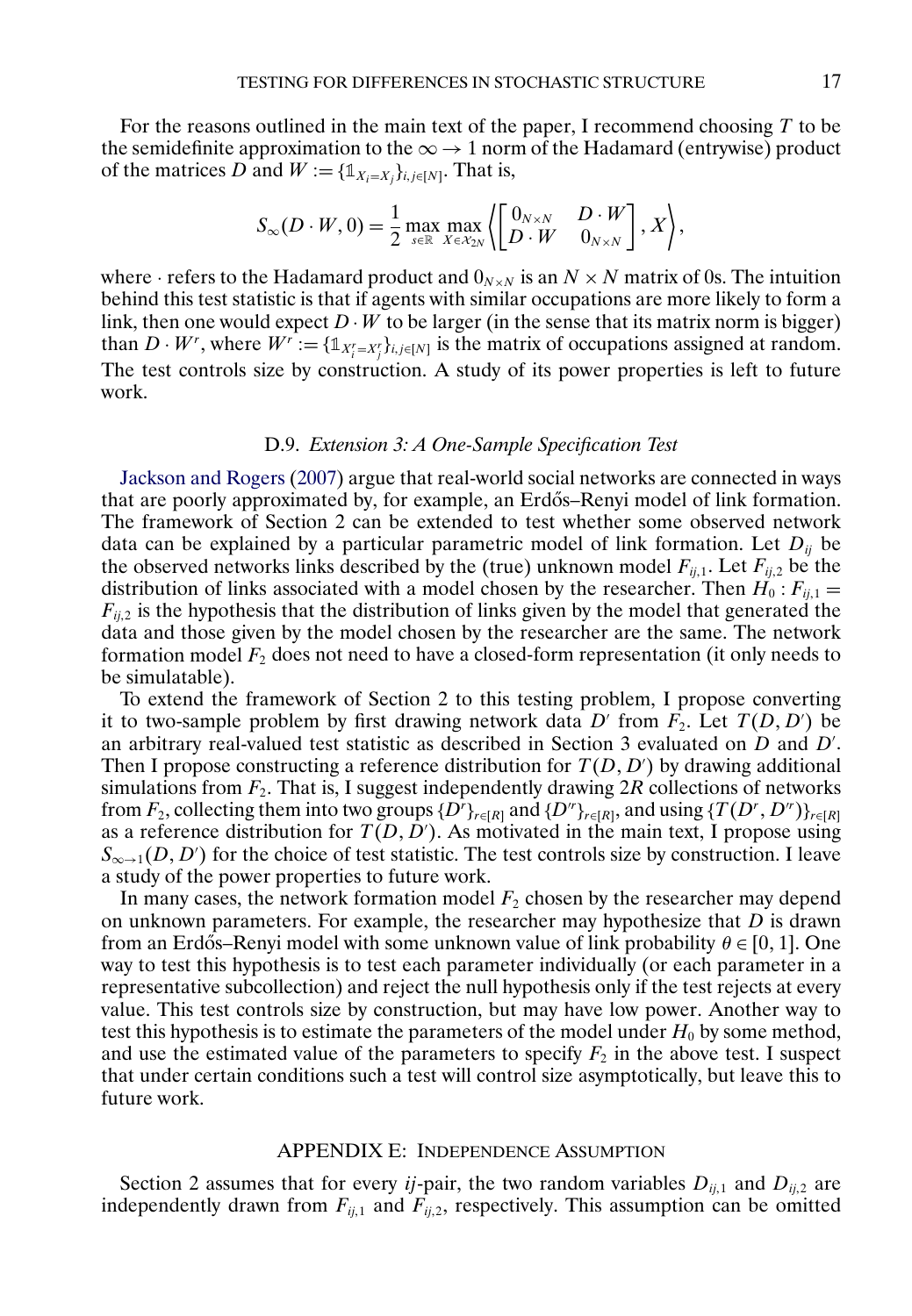<span id="page-17-0"></span>without loss in two key settings. First, the independence condition is unnecessary if  $D_{ij,1}$ and  $D_{ij,2}$  are {0, 1}-valued (i.e.,  $D_1$  and  $D_2$  represent unweighted networks). Second, the independence condition is unnecessary if the test statistic can be written as a functional of  $\Delta(\cdot) = \mathbb{1}{D_1 \leq \cdot} - \mathbb{1}{D_2 \leq \cdot}$ . This second setting includes the class of test statistics based on operator norms proposed in Section 4.1.

To see why, note that the validity of the randomization test outlined in Section 3 follows so long as  $T(D_1, D_2)$  and  $T(D_1, D_2')$  have the same distribution under the null hypothesis. Since  $\{D_{ij,1}, D_{ij,2}\}_{i>j\in[N]}$  are independent across agent pairs, validity follows if  $\{D_{ij,1}, D_{ij,2}\}\$ and  $\{D_{ij,1}^r, D_{ij,2}^r\}$  are equal in distribution under the null hypothesis. That is,  $D_{ij,1}$  and  $D_{ij,2}$ are exchangeable:  $(D_{ij,1}, D_{ij,2}) =_d (D_{ij,2}, D_{ij,1})$ . Exchangeability is generally weaker than the assumption that  $D_{ij,1}$  and  $D_{ij,2}$  are both independent and identically distributed and stronger than the assumption that  $D_{ij,1}$  and  $D_{ij,2}$  are just identically distributed. However, in the special case that  $D_{ij,1}$  and  $D_{ij,2}$  are {0, 1}-valued, the assumption that  $D_{ij,1}$  and  $D_{ij,2}$ are just identically distributed is equivalent to the assumption  $D_{ij,1}$  and  $D_{ij,2}$  are exchangeable. And so in the special case that  $D_{ij,1}$  and  $D_{ij,2}$  are {0, 1}-valued, the assumption that  $D_{ij,1}$  and  $D_{ij,2}$  are independent can be omitted without loss.

By the same logic, the independence assumption is also unnecessary if the test statistic only depends on  $D_1$  and  $D_2$  through the functional  $\Delta(\cdot) = \mathbb{1}{D_1 \leq \cdot} - \mathbb{1}{D_2 \leq \cdot}$ . This is because for any  $s \in \mathbb{R}$  the variable  $\mathbb{1}{D_{ij,1} \leq s}$  is also  $\{0, 1\}$ -valued, and so the null hypothesis that  $D_{ij,1}$  and  $D_{ij,2}$  are identically distributed implies that  $\mathbb{1}{D_{ij,1} \leq s}$  and  $\mathbb{1}{D_{ij,2} \leq s}$ are exchangeable. And so the tests based on the operator norms from Section 4 are valid in finite samples even if  $D_{ij,1}$  and  $D_{ij,2}$  are real-valued and not independent, because they only depend on  $D_{ij,1}$  and  $D_{ij,2}$  through the collection of  $\{0, 1\}$ -valued random variables  $\mathbb{1}{\{D_{ij,2} \leq \cdot\}}$  and  $\mathbb{1}{\{D_{ij,2} \leq \cdot\}}$ .

In addition, none of the results about the power properties of the two tests based on operator norms (i.e., Theorems 1[–5B\)](#page-5-0) require the condition that  $D_{ij,1}$  and  $D_{ij,2}$  are independent. These results rely on the concentration of  $1\{D_t \leq s\} - F_t$  for  $t \in [2]$ , which only requires independence of  $\{D_{ij,1}, D_{ij,2}\}_{i>j\in[N]}$  across agent pairs. See, in particular, Lemmas 1 and 2 in Appendix A of the main text.

A place where the assumption that  $D_{ij,1}$  and  $D_{ij,2}$  are independent is used is in the Section 3 claim that a generic test statistic  $T(D_1, D_2)$  produces a test that is valid in finite samples. This includes the tests based on the network statistics (e.g., agent degree, eigenvector centrality, clustering, etc.), which are still valid when independence is weakened to exchangeability under the null hypothesis but potentially invalid with just the assumption that  $D_{ij,1}$  and  $D_{ij,2}$  are identically distributed un the null hypothesis.

#### [REFERENCES](http://www.e-publications.org/srv/ecta/linkserver/setprefs?rfe_id=urn:sici%2F0012-9682%282022%2990%3A3%2B%3C1%3ASTTFDI%3E2.0.CO%3B2-S)

ARDUINI, TIZIANO, ELEONORA PATACCHINI, AND EDOARDO RAINONE (2015): "Parametric and Semiparametric iv Estimation of Network Models With Selectivity," Technical report, Einaudi Institute for Economics and Finance (EIEF). [\[13\]](#page-12-0)

BANERJEE, ABHIJIT, ARUN [G. CHANDRASEKHAR, ESTHER](http://www.e-publications.org/srv/ecta/linkserver/openurl?rft_dat=bib:3/banerjee2013diffusion&rfe_id=urn:sici%2F0012-9682%282022%2990%3A3%2B%3C1%3ASTTFDI%3E2.0.CO%3B2-S) DUFLO, AND MATTHEW O. JACKSON (2013): "The [Diffusion of Microfinance,"](http://www.e-publications.org/srv/ecta/linkserver/openurl?rft_dat=bib:3/banerjee2013diffusion&rfe_id=urn:sici%2F0012-9682%282022%2990%3A3%2B%3C1%3ASTTFDI%3E2.0.CO%3B2-S) *Science*, 341 (6144), 1236498. [\[12\]](#page-11-0)

BANERJEE, ABHIJIT V., ARUN G. CHANDRASEKHAR, ESTHER DUFLO, AND MATTHEW O. JACKSON (2018): "Changes in Social Network Structure in Response to Exposure to Formal Credit Markets," Available at SSRN 3245656. [\[15\]](#page-14-0)

BLOCH, FRANCIS, AND MATTHEW O. JACKSON [\(2007\): "The Formation of Networks With Transfers Among](http://www.e-publications.org/srv/ecta/linkserver/openurl?rft_dat=bib:5/bloch2007formation&rfe_id=urn:sici%2F0012-9682%282022%2990%3A3%2B%3C1%3ASTTFDI%3E2.0.CO%3B2-S) Players," *[Journal of Economic Theory](http://www.e-publications.org/srv/ecta/linkserver/openurl?rft_dat=bib:5/bloch2007formation&rfe_id=urn:sici%2F0012-9682%282022%2990%3A3%2B%3C1%3ASTTFDI%3E2.0.CO%3B2-S)*, 133 (1), 83–110. [\[14\]](#page-13-0)

BOUCHERON, STÉPHANE, GÁBOR LUGOSI, AND PASCAL MASSART (2013): *Concentration Inequalities: A Nonasymptotic Theory of Independence*. Oxford University Press. [\[7,](#page-6-0)[8\]](#page-7-0)

AUERBACH, ERIC (2019): "Identification and Estimation of a Partially Linear Regression Model Using Network Data," arXiv preprint. [arXiv:1903.09679](http://arxiv.org/abs/arXiv:1903.09679). [\[13\]](#page-12-0)